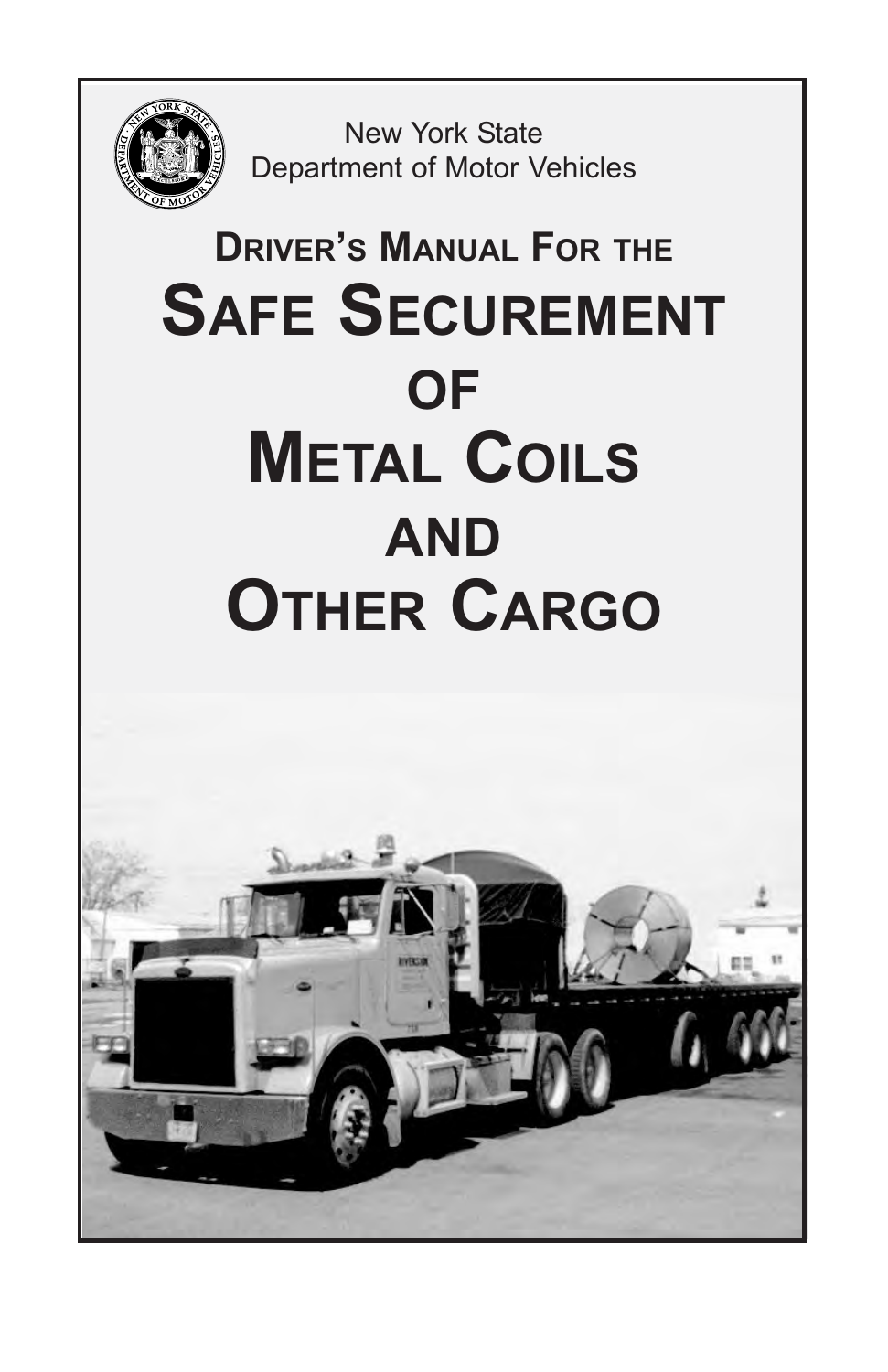## **TABLE OF CONTENTS**

| <b>INTRODUCTION</b>                                                     | $i - ii$           |
|-------------------------------------------------------------------------|--------------------|
| SECTION 1 - Fundamentals of Cargo Securement                            | $1.1 - 1.5$        |
|                                                                         | 1.1                |
| Consequences for Drivers Who Do                                         |                    |
| Not Follow the Standard                                                 | 1.1                |
| When to Apply the Standard                                              | 1.1                |
| General Requirements of the Standard                                    | 1.1                |
| Performance Criteria for Securement Systems                             | $1.2 - 1.4$        |
| PART I - Cargo Securement Performance Criteria<br>Fully Contained Cargo | $1.2 - 1.4$<br>1.4 |
|                                                                         |                    |
| PART II - Components of a Securement System                             | 1.4                |
| TEST YOUR KNOWLEDGE                                                     | 1.5                |
| <b>SECTION 2</b> — General Provisions and Requirements $\dots$          | $2.1 - 2.18$       |
| Failure Modes for Securement Systems                                    | 2.1                |
| Objectives for Securement Equipment and Devices  2.1 - 2.5              |                    |
| Category 1                                                              |                    |
| • Vehicle Structure and Anchor Points                                   | 2.2                |
| • Cargo Securement Responsibility                                       | 2.2                |
|                                                                         | 2.2                |
| Category 2                                                              |                    |
|                                                                         | 2.3                |
| Category 3                                                              |                    |
| • Securement Devices, Assemblies and Components -                       |                    |
| Packaging                                                               | 2.3                |
| • Securement Devices, Assemblies and Components -                       |                    |
| Tiedowns                                                                | 2.4                |
| • Responsibility for Tightening Tiedowns                                | 2.4                |
| • Location of Tiedowns                                                  | 2.5                |
|                                                                         | 2.5                |
| Category 4                                                              |                    |
| • Dunnage Materials                                                     | 2.5                |
| General Securement Requirements -                                       |                    |
| Securement Options                                                      | 2.6                |
| Working Load Limit (WWL)/Table                                          | $2.6 - 2.7$        |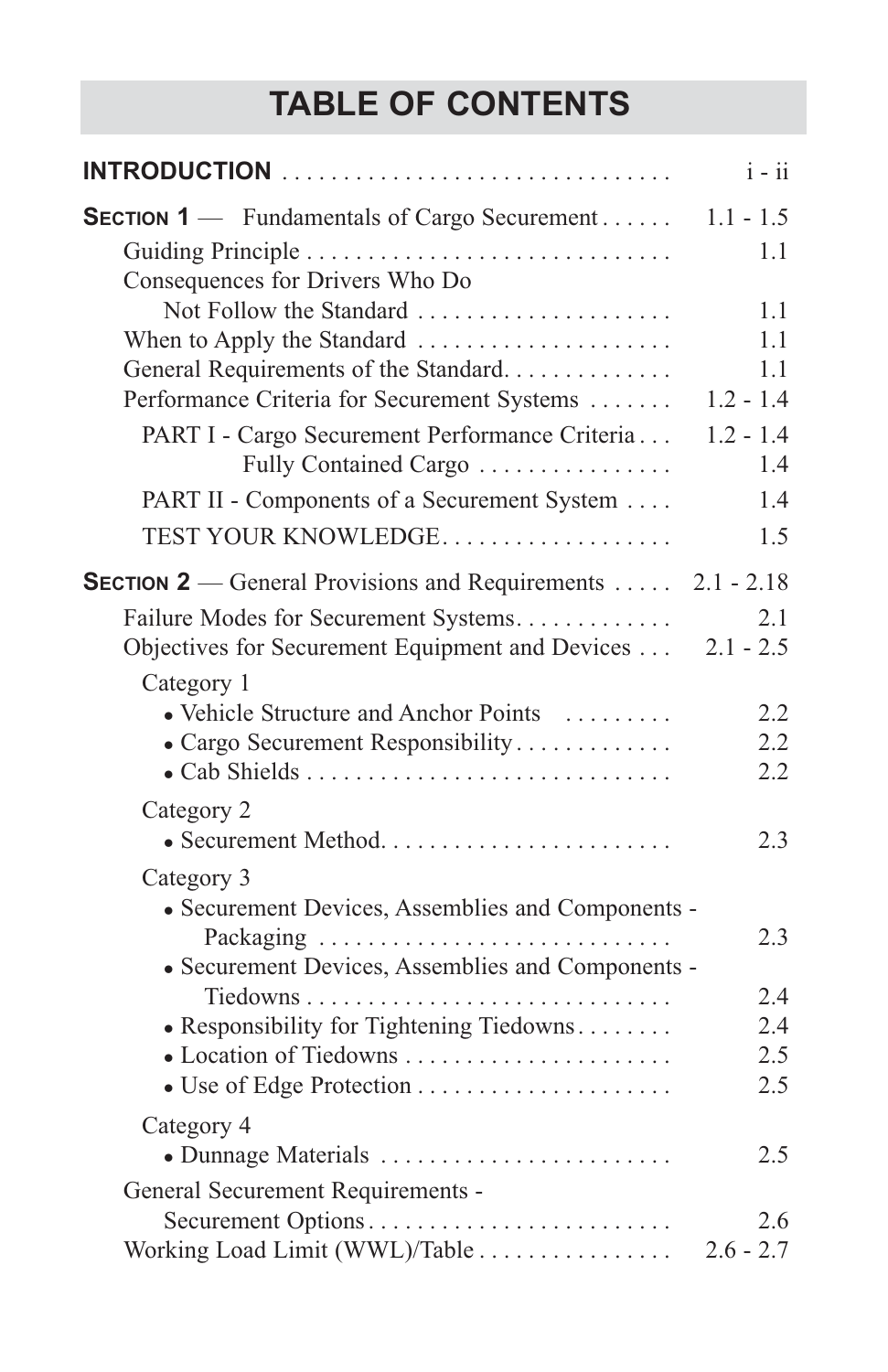## **SECTION 2 (CON'T)**

| Strength Rating for Blocking Systems                                                     | 2.8         |
|------------------------------------------------------------------------------------------|-------------|
| Securement System Strength Rating for                                                    |             |
|                                                                                          | 2.9         |
| Cargo Placement and Restraint                                                            | 2.10        |
| Cargo Roll Prevention                                                                    | 2.11        |
| Aggregate Working Load Limit for Tiedowns                                                | 2.12        |
| Purpose of Direct Tiedowns                                                               | 2.13        |
| Angles Required When Using Direct Tiedowns                                               | 2.13        |
| Calculating Working Load Limits for                                                      |             |
| Direct Tiedowns                                                                          | 2.14        |
| Purpose of Indirect Tiedowns                                                             | 2.14        |
| Angles Required for Using Indirect Tiedowns.                                             | 2.15        |
| Calculating Working Load Limits for                                                      |             |
|                                                                                          | 2.16        |
| Minimum Number of Indirect Tiedowns Required  2.16 - 2.17                                |             |
| Inspection of Securement Systems                                                         | 2.17        |
| TEST YOUR KNOWLEDGE                                                                      | 2.18        |
|                                                                                          |             |
| <b>SECTION 3</b> — Metal Coils $\ldots \ldots \ldots \ldots \ldots \ldots \ldots \ldots$ | $3.1 - 3.8$ |
| Preventing Securement Failure                                                            | 3.1         |
|                                                                                          | 3.1         |
| Securement Requirements for a Single Metal Coil                                          |             |
|                                                                                          | 3.2         |
| Securement Requirements for a Row of Metal Coils                                         |             |
|                                                                                          | 3.3         |
| Securement Requirements for Metal Coils                                                  |             |
| With Eyes Crosswise                                                                      | $3.4 - 3.5$ |
| Securement Requirements for Individual Metal Coils                                       |             |
| With Eyes Lengthwise                                                                     | $3.5 - 3.6$ |
| Securement Requirements for a Row of Metal Coils                                         |             |
| With Eyes Lengthwise                                                                     | 3.7         |
| Securement Requirements for Metal Coils in                                               |             |
| Sided Vehicles or Intermodal Containers without                                          |             |
|                                                                                          | 3.8         |
| TEST YOUR KNOWLEDGE                                                                      | 3.9         |
|                                                                                          |             |
| <b>DEFINITIONS</b>                                                                       | $4.1 - 4.2$ |

*Cover photo courtesy of Riverside Services*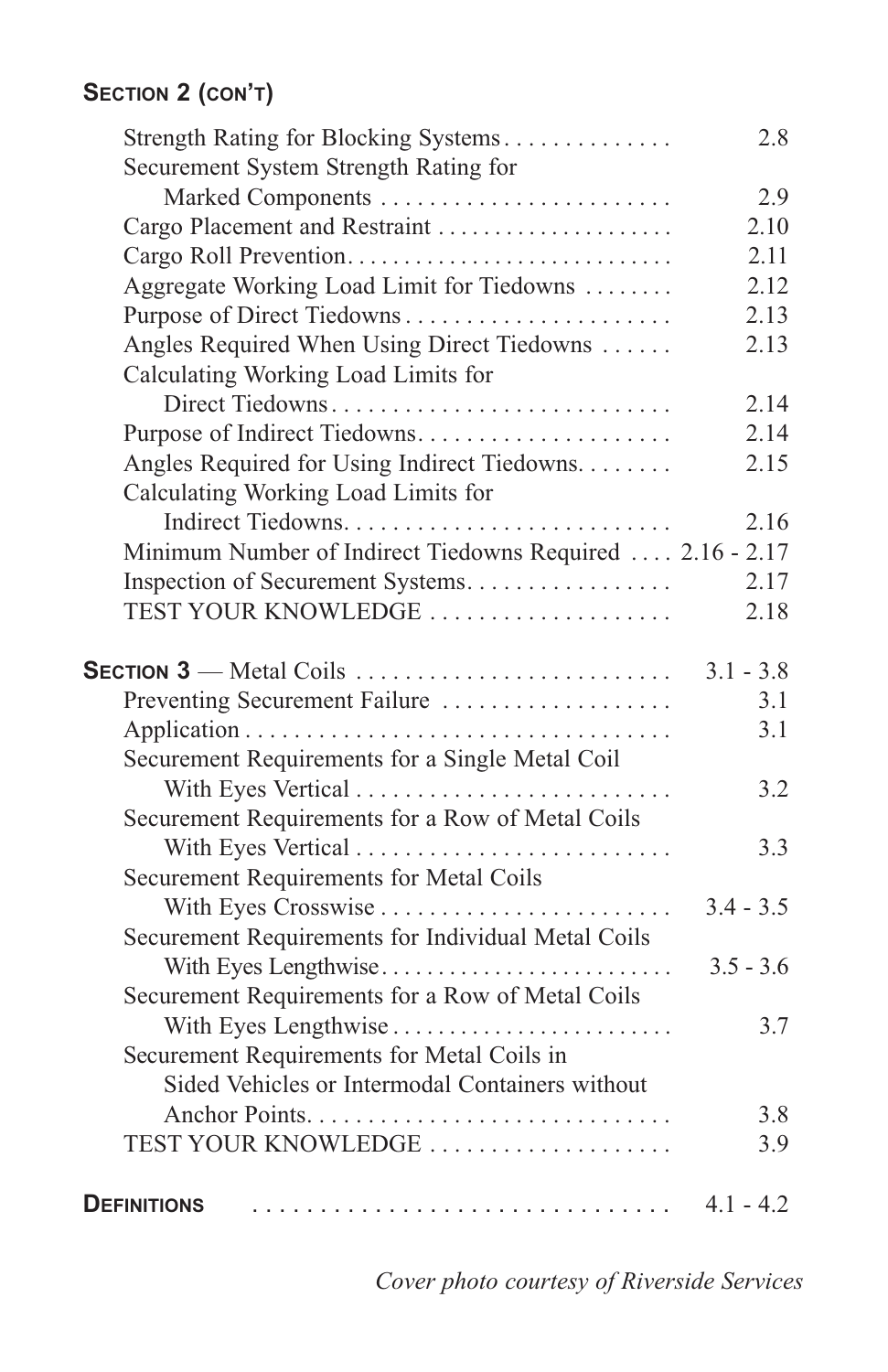## **INTRODUCTION**

Section 501(2)(b)(ix) of the NYS Vehicle and Traffic Law requires that any commercial driver who transports metal coils, which individually or bundled together weigh 5,000 lbs. or more, must have a metal coil endorsement on his/her New York Commercial Driver's License (CDL). Drivers from other states are not required to have this endorsement even if they are transporting metal coils through New York State.

You must hold a Class A, B or C license and pass a written knowledge test to qualify for the Metal Coil endorsement (it will be identified as the code "M" on the endorsement section of your license). The written test is based on the material presented in this manual. Cargo securement terms are italicized throughout the manual and are defined on pages 4.1 and 4.2. At the test site, you will be given a copy of the Working Load Limit Table (see page 2.7) to use in answering some of the test questions.

If you do not already have a CDL, you will have to take the CDL Core Test as well as the Metal Coil knowledge test. You will also have to pass a skills test in a vehicle that is appropriate for the type of license for which you are applying.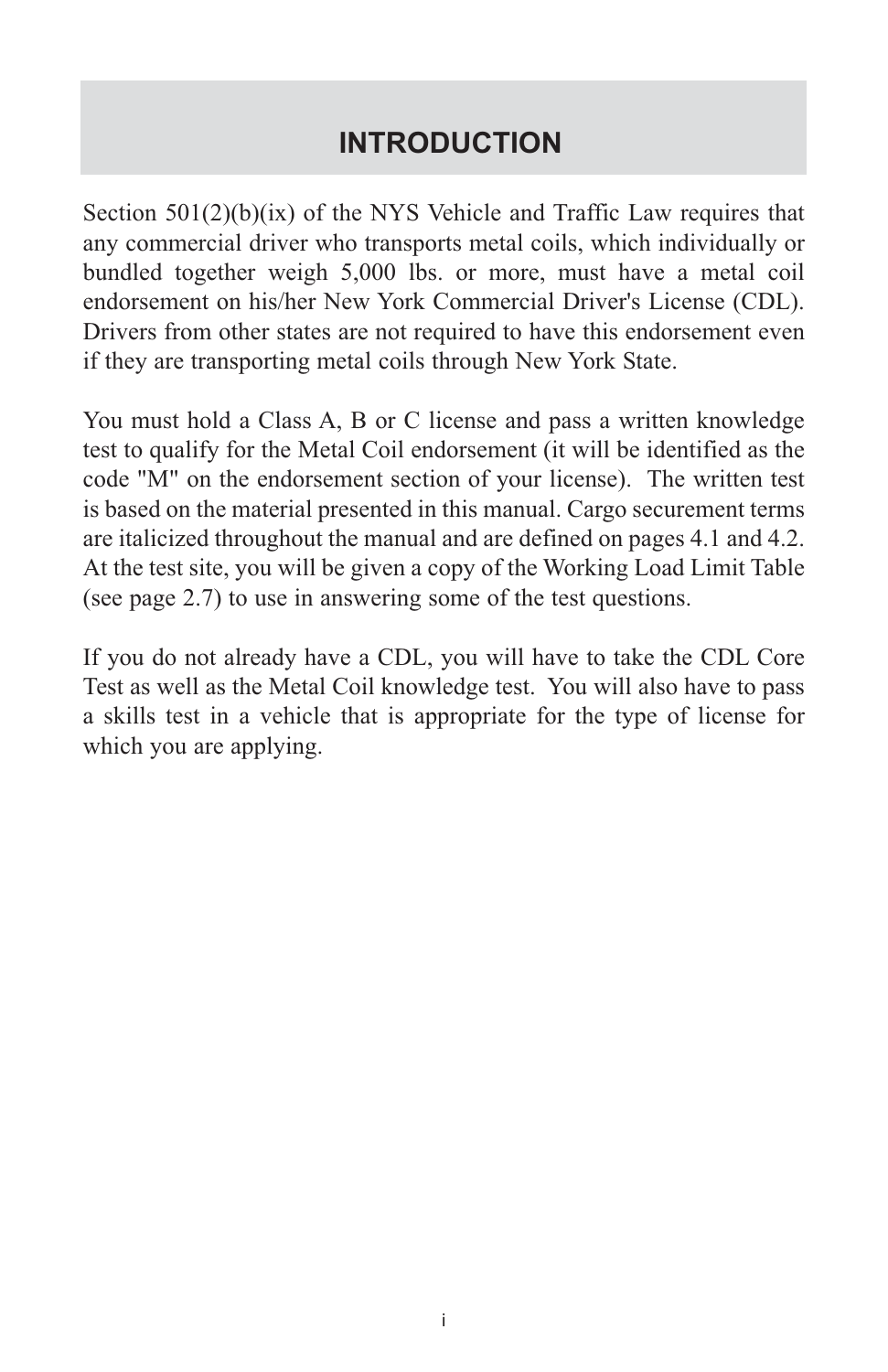| License Class<br>(Minimum Age)                                                                                             | <b>Vehicle Type</b><br>Examples                                    | <b>Vehicle Descriptions</b>                                                                                                                                                                                                                                                                                                                                         | <b>Endorsement &amp; Codes</b>                                                                                                                                                                                                                                | <b>Restrictions &amp; Codes</b>                                                                                                                                                                                                                                                                                                                                                                                                                                                                                                        |
|----------------------------------------------------------------------------------------------------------------------------|--------------------------------------------------------------------|---------------------------------------------------------------------------------------------------------------------------------------------------------------------------------------------------------------------------------------------------------------------------------------------------------------------------------------------------------------------|---------------------------------------------------------------------------------------------------------------------------------------------------------------------------------------------------------------------------------------------------------------|----------------------------------------------------------------------------------------------------------------------------------------------------------------------------------------------------------------------------------------------------------------------------------------------------------------------------------------------------------------------------------------------------------------------------------------------------------------------------------------------------------------------------------------|
| A<br>(21)                                                                                                                  | Combination-<br>such as<br>tractor-trailer<br>or truck-<br>trailer | • Gross combination weight rating<br>(GCWR) of more than 26,000 lbs.,<br>provided the gross vehicle weight<br>rating (GVWR) or GCWR of<br>vehicle(s) being towed is more than<br>10.000 lbs.                                                                                                                                                                        | $\bullet$ Tank (N)<br>$\bullet$ Hazardous Materials (H) <sup>***</sup><br>• Tank and HazMat $(X)$ <sup>***</sup><br>• Double/Triple (T)<br>• Passenger (P)<br>• Metal Coil (M)<br>$\bullet$ Tow Truck (W) <sup><math>\degree</math></sup><br>• School Bus (S) | • No interstate commerce (K)<br>• Not valid for air brakes (L)<br>. Not valid for Class A air brakes (L1)<br>• Municipal or School operations only (A3)<br>• Ignition interlock device required (A4)*****<br><b>Truck/trailer Combination:</b><br>• Truck/trailer combination only (O)<br>• Truck cannot exceed 26,000 lbs. GVWR (O1)<br>Passenger endorsement restrictions:<br>• Class B vehicles (M) • Class C vehicles (N)<br>• No vehicle designed for 15 or more adults (N1)  <br>• No vehicle designed for 8 or more adults (N2) |
| B<br>(21)<br>(18 - No interstate<br>commerce, Cannot<br>transport hazardous<br>materials or operate<br>a school bus.)      | Single-<br>such as heavy<br>single<br>unit truck                   | • GVWR of more than 26,000 lbs.<br>(Class B may tow vehicles with<br>a GVWR of 10,000 lbs. or less, or<br>may tow a vehicle of more than<br>10,000 lbs. providing the GCWR<br>is not more than 26,000 lbs.)                                                                                                                                                         | $\bullet$ Tank (N)<br>$\bullet$ Hazardous Materials (H) <sup>***</sup><br>$\bullet$ Tank and HazMat (X) <sup>7</sup><br>• Passenger (P)<br>• Metal Coil (M)<br>$\bullet$ Tow Truck $(W)^*$<br>· School Bus (S)                                                | • No interstate commerce (K)<br>• Not valid for air brakes (L)<br>• Not valid for Class B air brakes (L2)<br>• Municipal or School operations only (A3)<br>$****$<br>· Ignition interlock device required (A4)<br>Passenger endorsement restrictions:<br>• Class C vehicles (N)<br>• No vehicle designed for 15 or more adults (N1)<br>• No vehicle designed for 8 or more adults (N2)                                                                                                                                                 |
| CDL C<br>(21)<br>(18 - No interstate)<br>commerce. Cannot<br>transport hazardous<br>materials or operate<br>a school bus.) | Single-<br>such as single<br>unit truck<br>or bus                  | • GVWR of 26,000 lbs, or less that:<br>-Transports 15 or more passengers;<br>OR<br>-Transports passengers under<br>Article 19-A of the V & T Law,<br>OR<br>-Carries Hazardous Materials<br>(Class C may tow vehicles with<br>a GVWR of 10,000 lbs. or less, or<br>may tow a vehicle of more than<br>10,000 lbs. providing the GCWR<br>is not more than 26,000 lbs.) | $\bullet$ Tank (N)<br>$\bullet$ Hazardous Materials (H) <sup>***</sup><br>• Tank and HazMat $(X)$ <sup>***</sup><br>• Passenger (P)<br>• Metal Coil (M)<br>$\bullet$ Tow Truck (W) <sup>*</sup><br>• School Bus (S)                                           | • No interstate Commerce (K)<br>• Not valid for air brakes (L)<br>• Municipal or School operations only (A3)<br>*****<br>· Ignition interlock device required (A4)<br>Passenger endorsement restrictions:<br>• No vehicle designed for 15 or more adults (N1)<br>• No vehicle designed for 8 or more adults (N2)                                                                                                                                                                                                                       |

#### New York State Department of Motor Vehicles **DRIVER LICENSE CLASS DESCRIPTIONS<br>DRIVER LICENSE CLASS DESCRIPTIONS**

\* Tow trucks with "S" endorsement valid until next DMV document is issued (e.g. renewal, duplicate), then converted to "W".

\*\*\* See HAZMAT Manual (CDL-11) for requirements.

sed in the course of the licensee's employment. of requirements.<br>red in a motor vehicle owned by the l<br>he use of the vehicle without the dev nsee's emplover if the vehi The interlock device is not required in a motor vehicle owned by the licensee's employer if the vehicle is used in the course of the licensee's employment.<br>The employer must consent to the use of the vehicle without the de **\*\*\*\*\***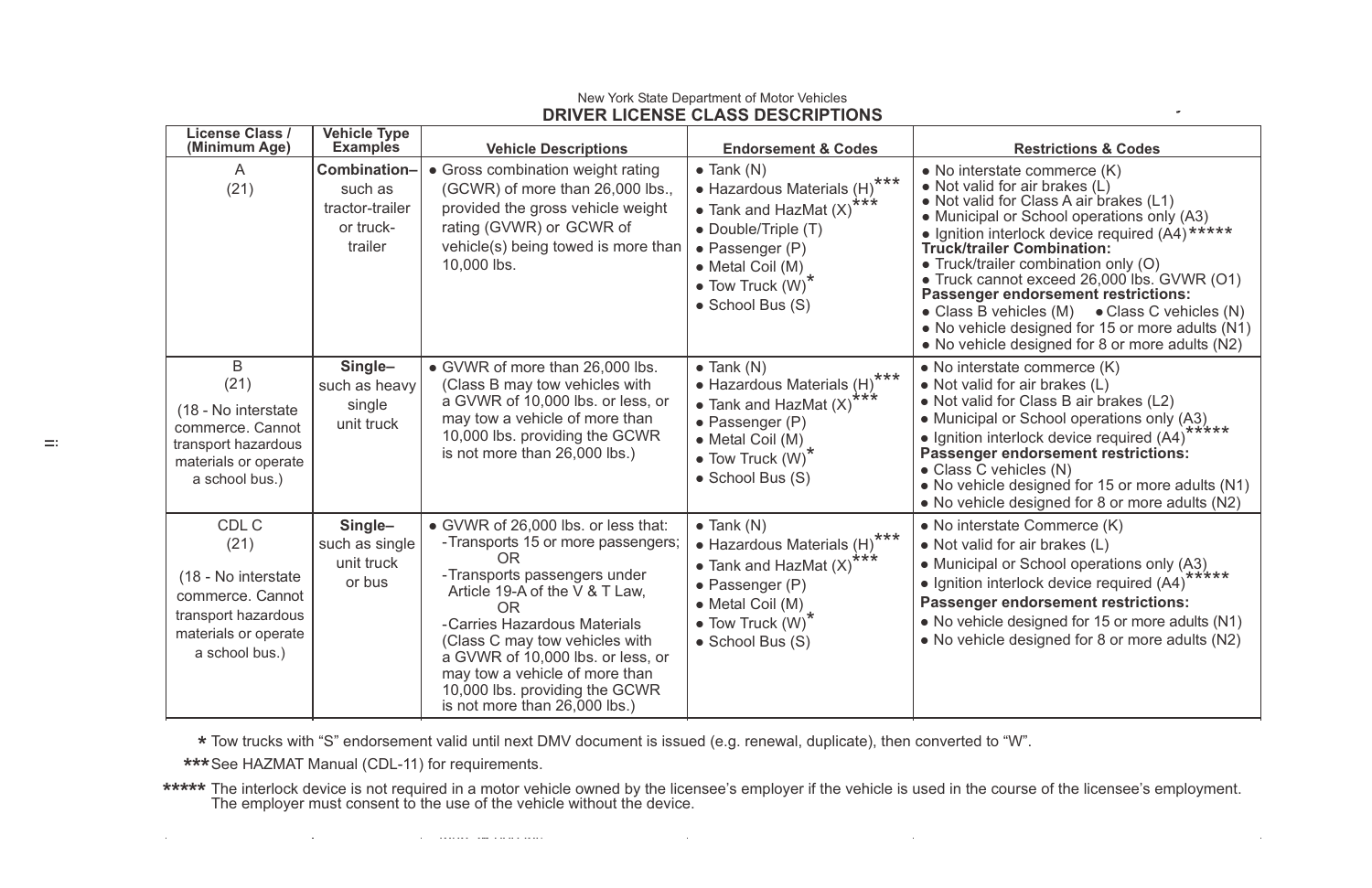## **SECTION 1 FUNDAMENTALS OF CARGO SECUREMENT**

## **Guiding Principle:**

Public safety requires that *METAL COILS* and other cargo being transported on the highway must remain on or within the vehicle under normal driving conditions. The purpose of the standard is:

- $\bullet$  to make highways more safe
- to have less damage to cargo

## **Consequences for Drivers Who Do Not Follow the Standard:**

- Delay of trip due to roadside enforcement activity
- Possible accident resulting in personal injury or death
- Financial losses to the driver and carrier, such as: loss of shipment, criminal or civil prosecution, increase in insurance rates, clean-up costs after the accident
- Damage to cargo

#### **When to Apply the Standard:**

Apply the standard when securing cargo to be transported on a highway by commercial vehicles:

- Cargo Type for cargo and dangerous goods/hazardous materials, including equipment carried for vehicle operation and the contents of intermodal containers.
- Vehicle Type for commercial vehicles (trucks, truck tractors, semitrailers, full trailers and *tractor-pole trailers*) with a gross vehicle weight rating of more than 4,500 kgs. / 10,000 lbs.

## **General Requirements of the Standard:**

Cargo must be contained or secured so it does not:

- $\bullet$  leak
- $\bullet$  spill
- $\bullet$  blow
- $\bullet$  fall from
- $\bullet$  fall through
- $\bullet$  become dislodged
- swing or shift, making the vehicle unstable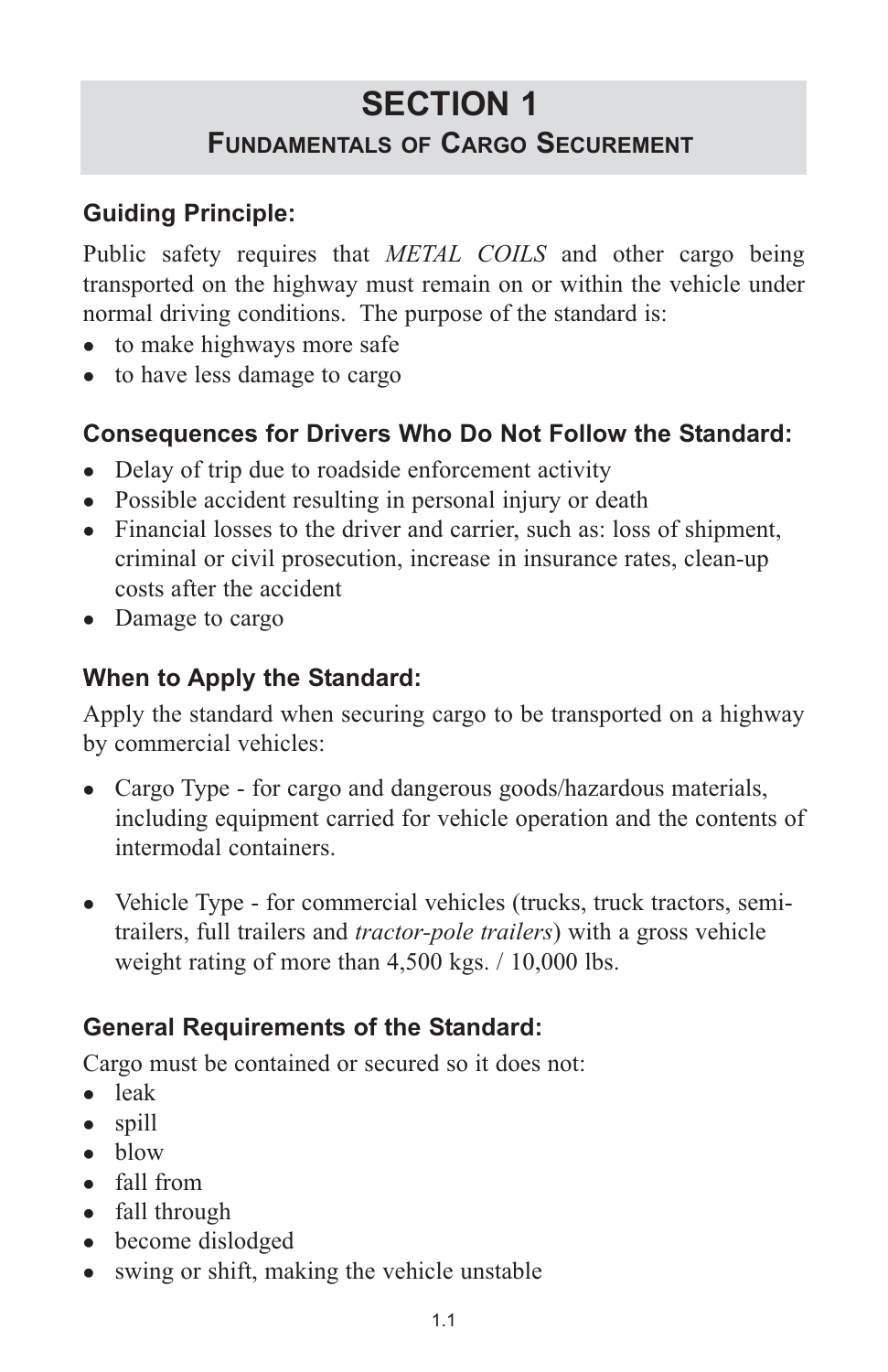#### **Performance Criteria for Securement Systems:**

#### **PART I - Cargo Securement Performance Criteria**

The standard provides the minimum amount of force that cargo should be expected to withstand, in each direction, as shown below.

These minimum force requirements, called the "performance criteria", were determined after extensive testing. The securement system MUST be capable of resisting these forces, as shown below.

- The forward force  $(80\%$  of the cargo weight) represents braking while driving straight ahead.
- The rearward force (50% of the cargo weight) represents vehicle acceleration or braking in reverse.
- The side-to-side or lateral force  $(50\% \text{ of the cargo weight})$  represents traveling on a curve, ramp or changing lanes.
- The vertical force  $(20\% \text{ of the cargo weight})$  represents cargo vibration during transport. This requirement is satisfied when the cargo is "Fully Contained" (see page 1.4).
- **Note:** The securement system must provide a downward force equivalent to at least 20% of the weight of the cargo, if it is not fully contained within the structure of the vehicle.

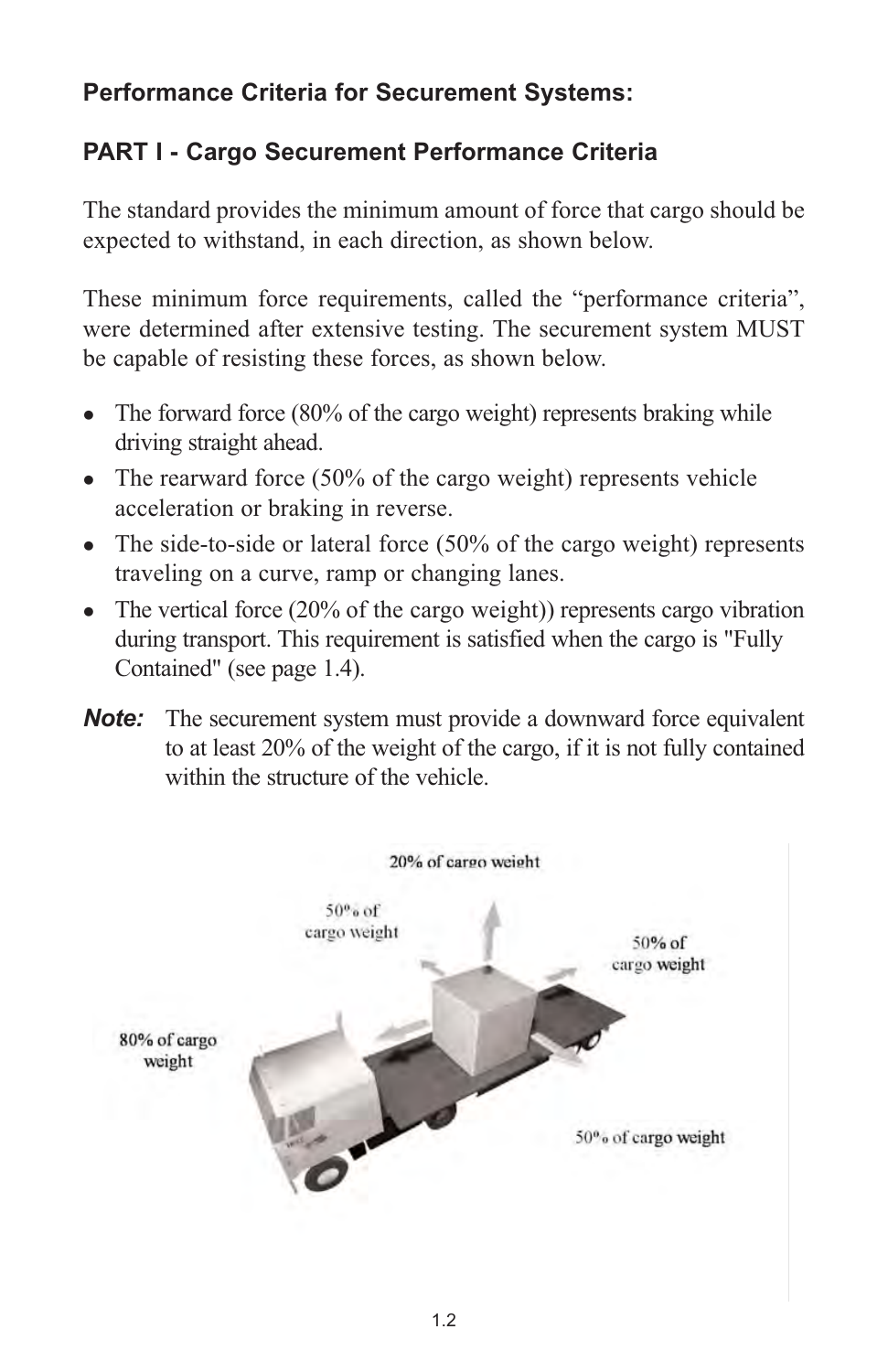## **PART I (con't)**



The performance criteria may also be expressed in terms of acceleration, which is shown above ("q" is the term used for gravity, and represents acceleration or deceleration).

- $\bullet$  0.8 g deceleration in the forward direction
- $\bullet$  0.5 g deceleration in the rearward direction
- $\bullet$  0.5 g acceleration in a side-to-side or lateral direction
- $\bullet$  0.2 g vertical acceleration

EXAMPLE: If a steel coil weighs 10,000 lbs., the load securement must provide 8,000 lbs. of securement to prevent movement in the forward direction, which is expressed as 80% of the cargo weight (or 0.8 g).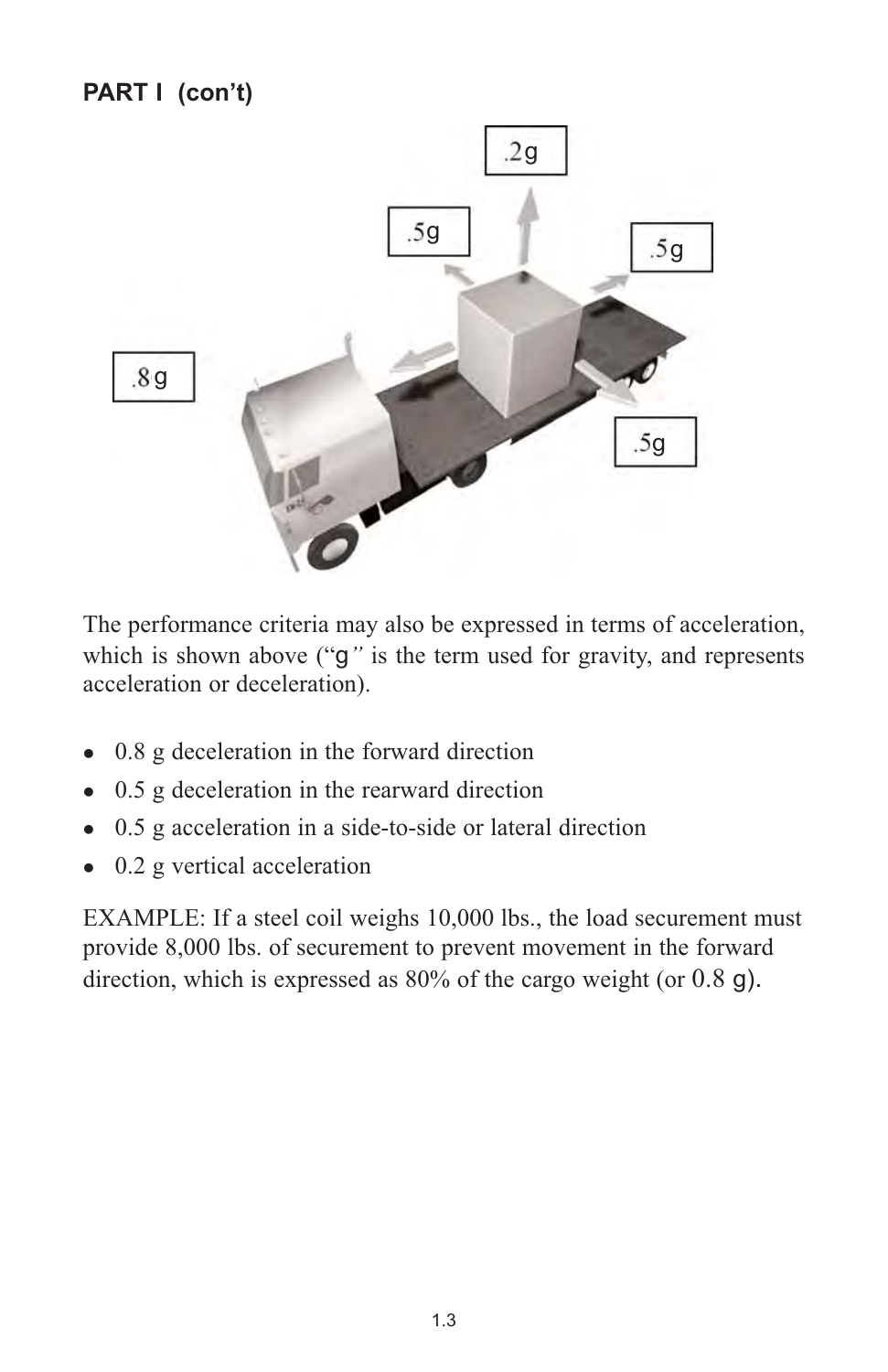## **"Fully Contained" Cargo:**

"Fully contained" means that the cargo is placed against a vehicle structure of adequate strength or other cargo so that it cannot shift or tip. Cargo that fills a *sided vehicle* of adequate strength is considered fully contained.



**PART II - Performance Criteria for Components of a Securement System**

Each component of the cargo securement system should not exceed its *Working Load Limit* (WLL), when at maximum force. The Working Load Limit is the maximum load that may be applied to a component of a cargo securement system during normal service; it is usually assigned by the manufacturer of the component.



Each force in the performance criteria is to be applied separately to the securement system to determine if it is compliant.

**Components of a Securement System**





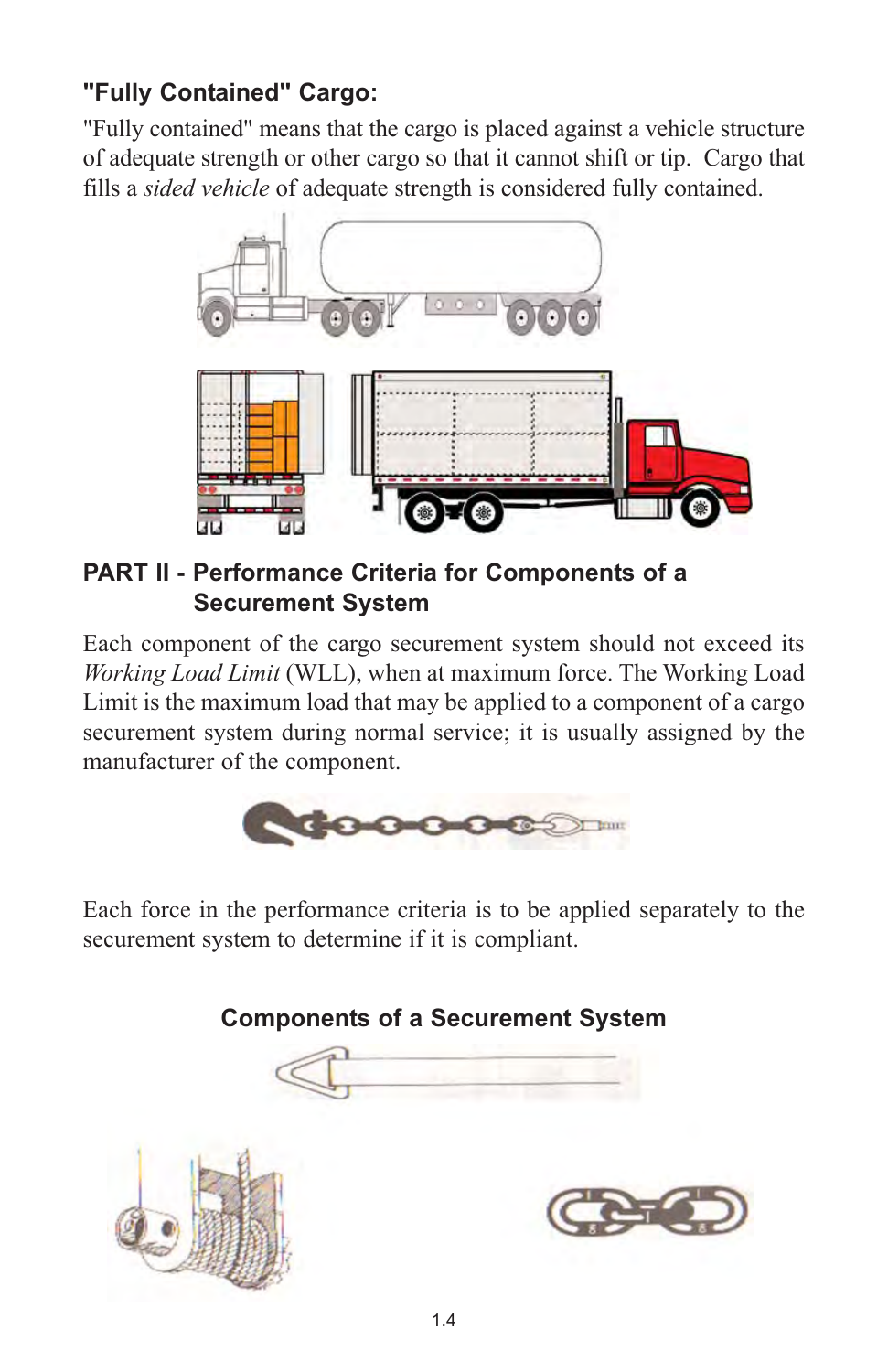- 1. What types of commercial vehicles are required to comply with the cargo securement standard?
- 2. What is the minimum amount of force that cargo should be expected to withstand when traveling on a curve, ramp or when changing lanes?
- 3. If an aluminum coil weighs 12,000 lbs., the load securement must provide 6,000 lbs. of securement to prevent movement in the rearward direction. How is this performance criteria expressed in terms of gravity ("g")?
- 4. The securement system must provide what percentage of the weight of the cargo if it is not fully contained within the structure of the vehicle?
- 5. What is the definition of Working Load Limit (WLL)?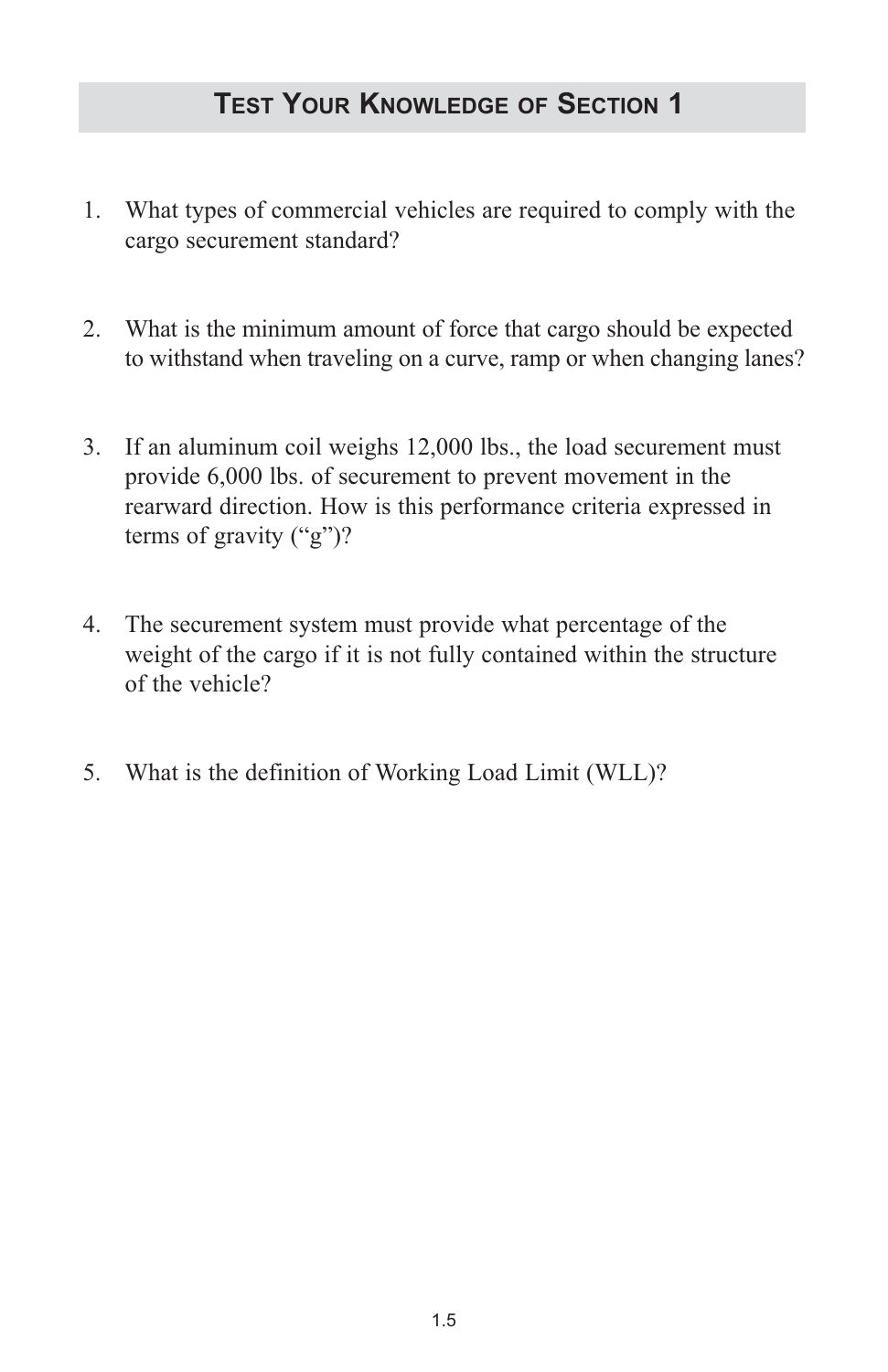## **SECTION 2 GENERAL PROVISIONS AND REQUIREMENTS**



#### **Failure Modes for Securement Systems:**

When cargo is subjected to the forces in the performance criteria (Section 1), and when the securement system is not adequate, the system will fail in one of the following three failure modes:

- $\bullet$  rolling
- $\bullet$  sliding
- $\bullet$  tipping

#### **Objectives for Securement Equipment and Devices:**

It is the responsibility of drivers, shippers, carriers and enforcement personnel to ensure that all securement equipment, devices and the vehicle structure are in good working order and are used within their capability.

Securement systems are made up of the following categories:

- <sup>l</sup> Category 1- Vehicle Structure and *Anchor Points*, Cargo Securement Responsibility and Cab Shields
- Category 2 Securement Methods
- Category 3 Devices, Assemblies and Components
- Category 4 *Dunnage* Materials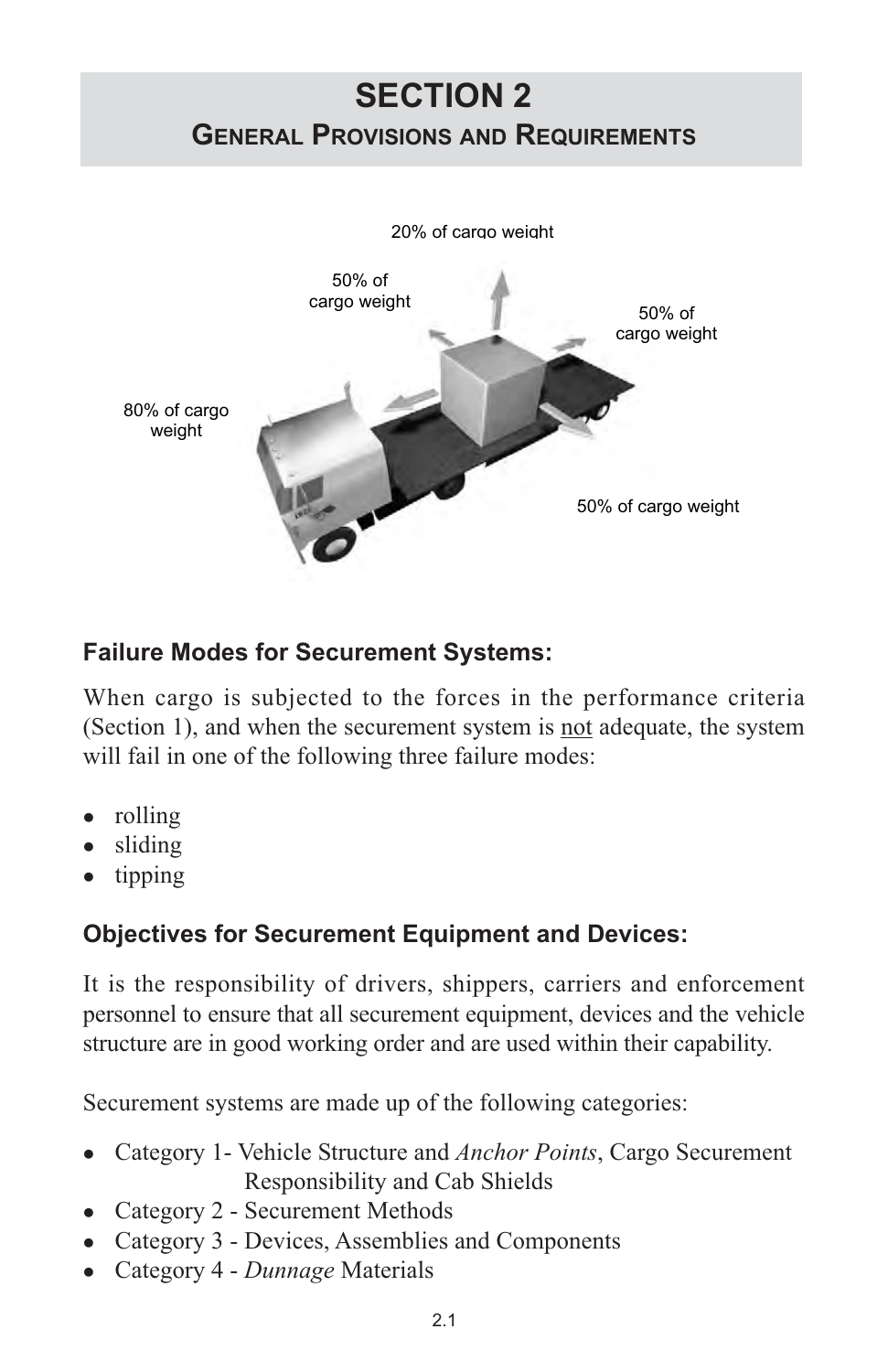## **CATEGORY 1**

#### **Vehicle Structure and Anchor Points:**

The vehicle must be strong enough to resist the forces in the performance criteria (Section 1). The vehicle must be appropriate for the cargo it is to transport, or it must be adapted to be suitable by using fittings, fixtures, dunnage, cribbing or other means.



(Photo courtesy of: Doepker Industries Ltd)

#### **Cargo Securement Responsibility:**

According to federal and state regulations, the carrier and driver are responsible for ensuring that the vehicles, anchor points and other securement components are in good working order, with no obvious signs of damage. The driver is also required to conduct a pre-trip inspection by other operating regulations.

Roadside inspections are conducted in accordance with federal, state and provincial laws. If securement equipment fails inspection, it is likely that the vehicle may be placed out-of-service, and the motor carrier and/or the driver may be fined.

#### **Cab Shields:**

A cab shield is a safety device mounted to the tractor; it is not a part of the cargo securement system.

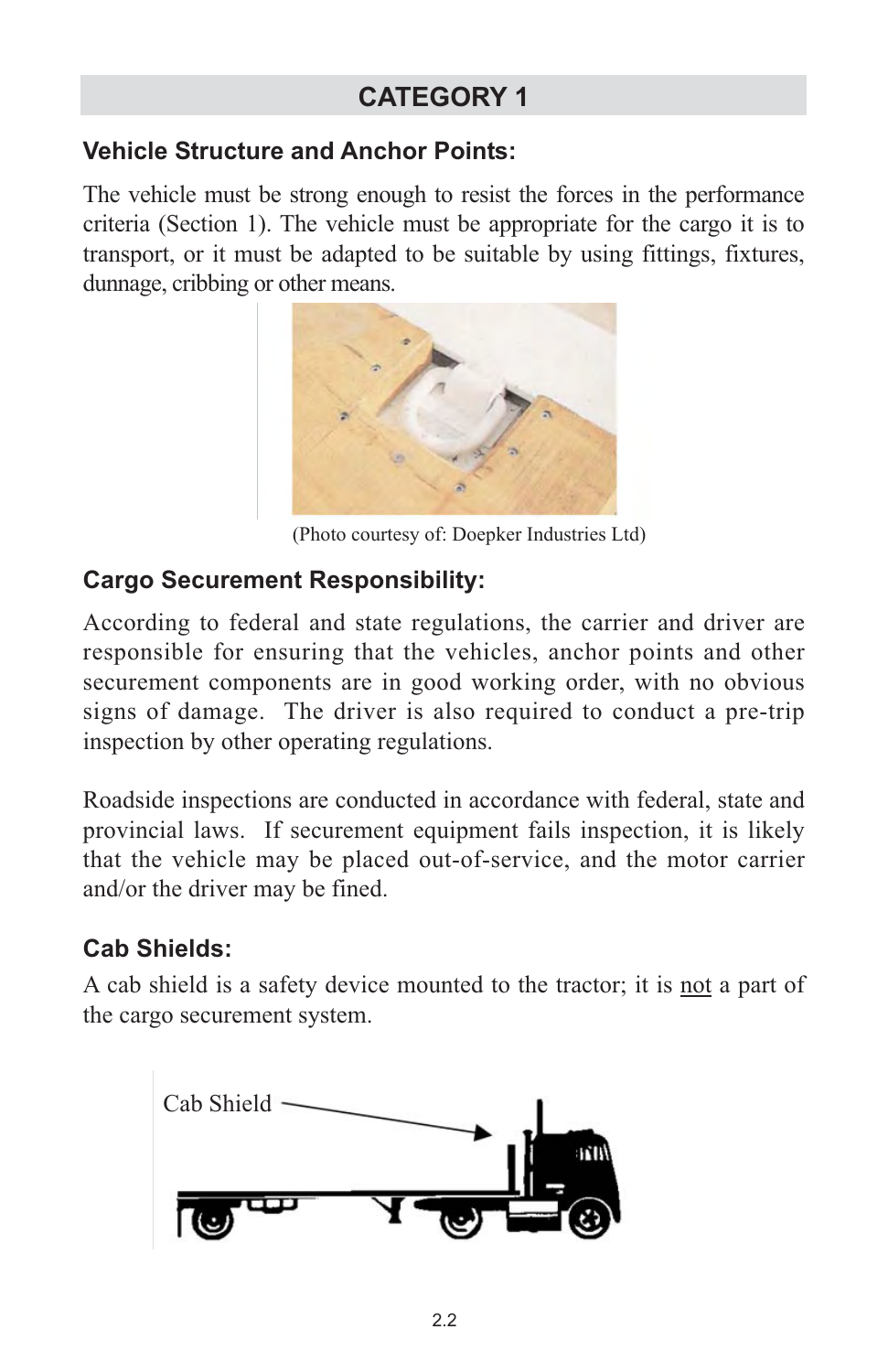#### **Securement Method:**

Because metal coils are different in size, shape, weight and other properties, the shipper and the carrier should devise a securement method that is suited to the characteristics of the cargo, and that meets the performance criteria (Section 1).



(Illustration courtesy of: Gouvernement du Québec Ministère des Transports)



**CATEGORY 3**

## **Securement Devices, Assemblies and Components - Packaging:**

If a package collapses in transit after the *tiedowns* are tensioned, the tiedowns become loose and parts of the load may fall from the vehicle. Because the shipper usually packages cargo, the shipper needs to make sure that the packages are strong enough to withstand the forces during transport (see the performance criteria in Section 1). After the driver completes an inspection, it is the responsibility of the driver to inform the carrier that the packaging is not adequate.

- $\bullet$  All securing devices must be used in accordance with the manufacturer's instructions.
- Where practicable, all tiedowns must be inside of the rub rail.
- Edge protection must be used. The edge protection must resist abrasion, cutting and crushing.
- Tiedowns and securing devices must not contain knots.
- When necessary, tiedowns must be repaired according to applicable standards or the manufacturer's instructions.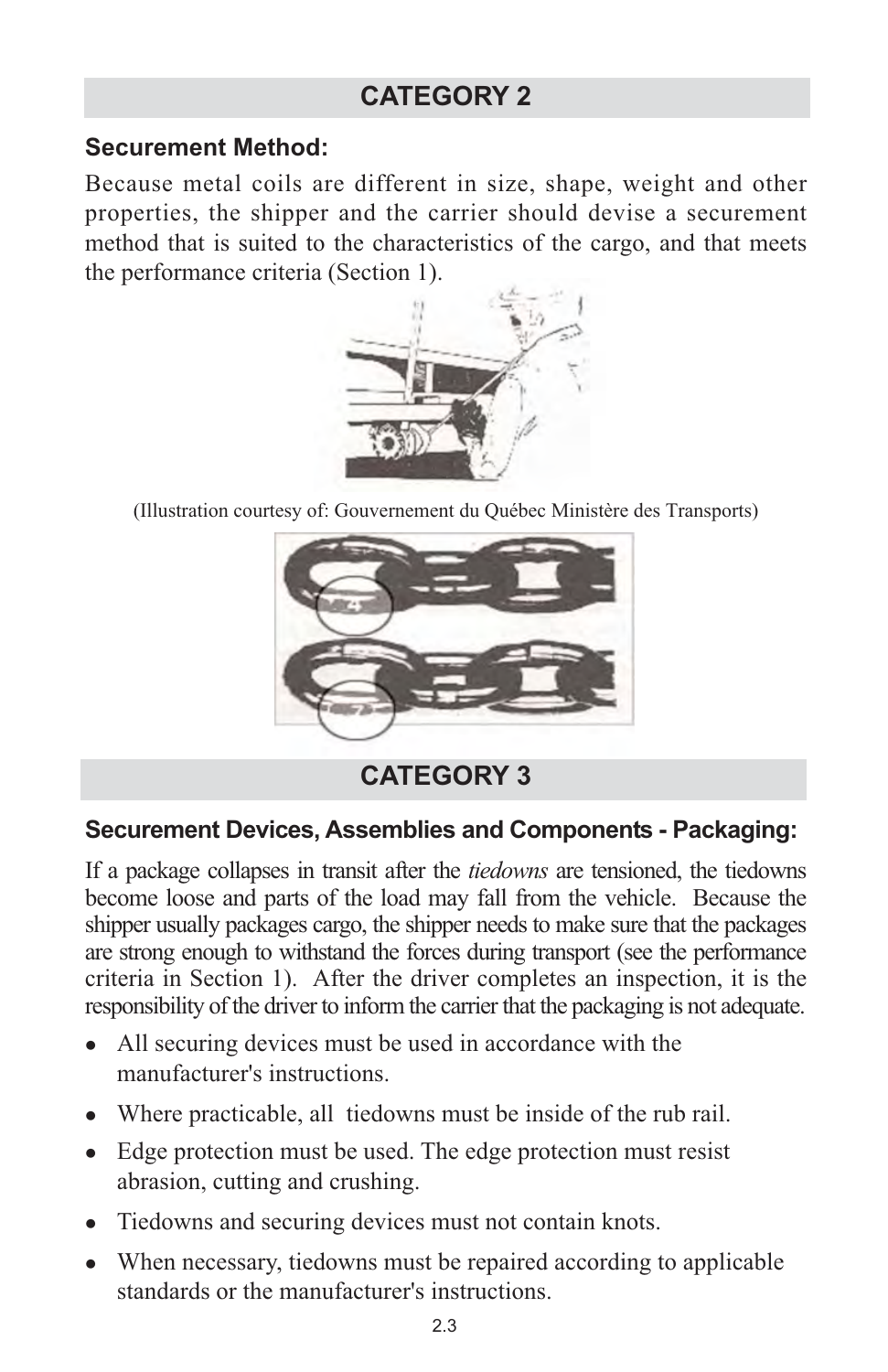#### **Securement Devices, Assemblies and Components - Tiedowns:**

A tiedown is made up of a combination of securing devices (that is, an assembly) that restrains cargo on a trailer (or vehicle), and that is attached to anchor points.

There are two types of tiedowns that are used to restrain cargo: direct tiedowns and indirect tiedowns.

• Indirect tiedowns create a downward force that increases the friction between the cargo and the deck. This increased friction restrains the cargo.



Indirect Tiedowns

• Direct tiedowns provide direct resistance to oppose the forces that are acting on the cargo. This direct resistance keeps the cargo in place, and prevents movement.



Direct Tiedowns

## **Responsibility for Tightening Tiedowns:** '

Tiedowns (except for steel strapping) must be designed, constructed and maintained so they can be tightened by the driver. Each tiedown must be attached and secured so it does not become loose or unfastened while the vehicle is in transit.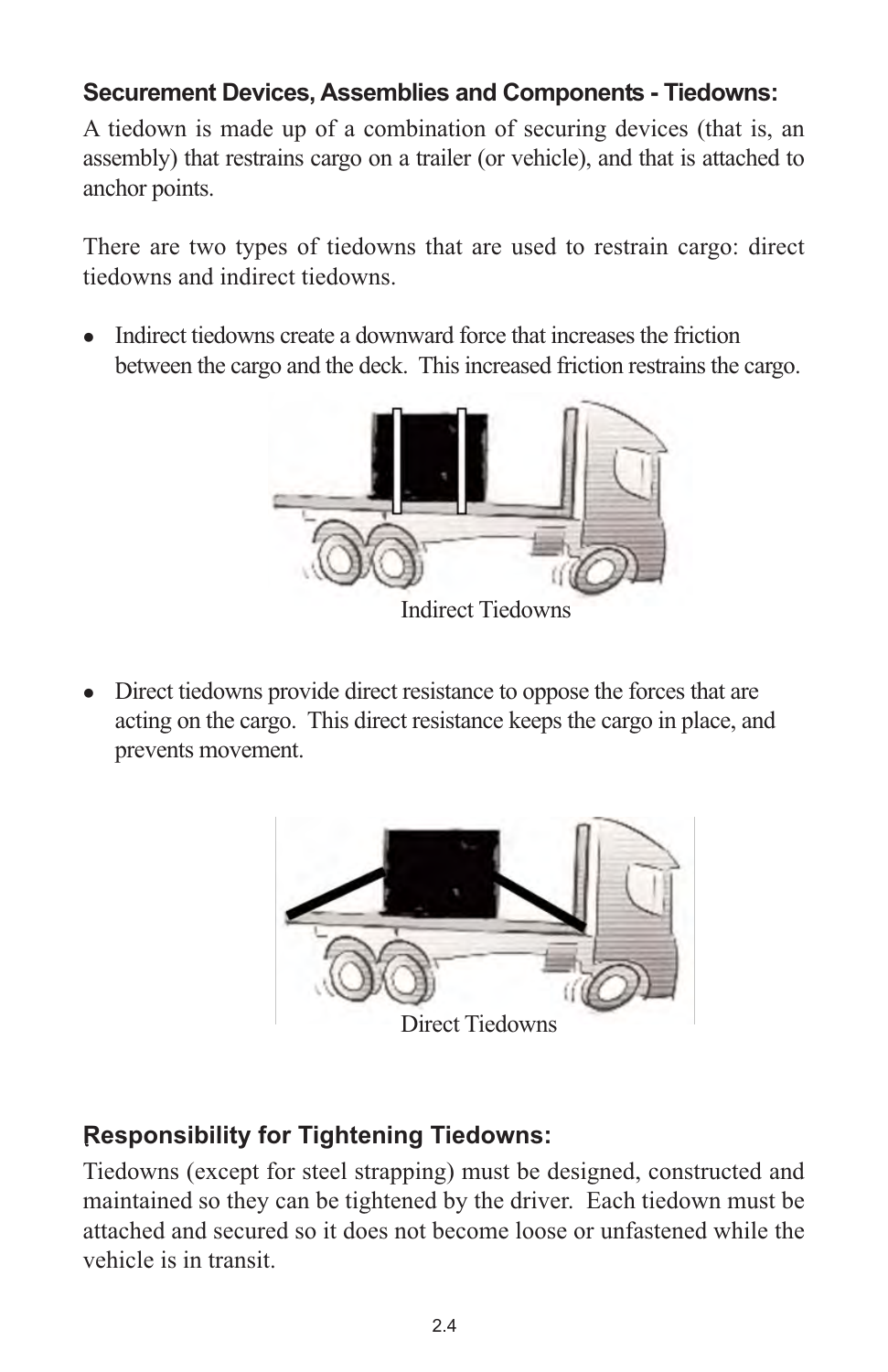#### **Location of Tiedowns:**

All tiedown parts must be within the rub rails for platform type vehicles (this does not apply when the load extends beyond the rub rails).

#### **Use of Edge Protection:**

Edge protection must be used if a tiedown may be cut or worn. The edge protection itself must also resist crushing, cutting and abrasion. An edge protection device should fit properly on the edge of the article, with no space under the device for it to crush into.



.

## **CATEGORY 4**

#### **Dunnage Materials:**

Timber used between tiedowns and cargo must be strong enough not to split or be crushed.

Any timber used should be properly seasoned, and free of rot or decay. The grain should run lengthwise along the timber when it is used for structural purposes like *blocking* and *bracing*. Timber should be free of knots, knotholes and splits that may affect its strength or interfere with nailing.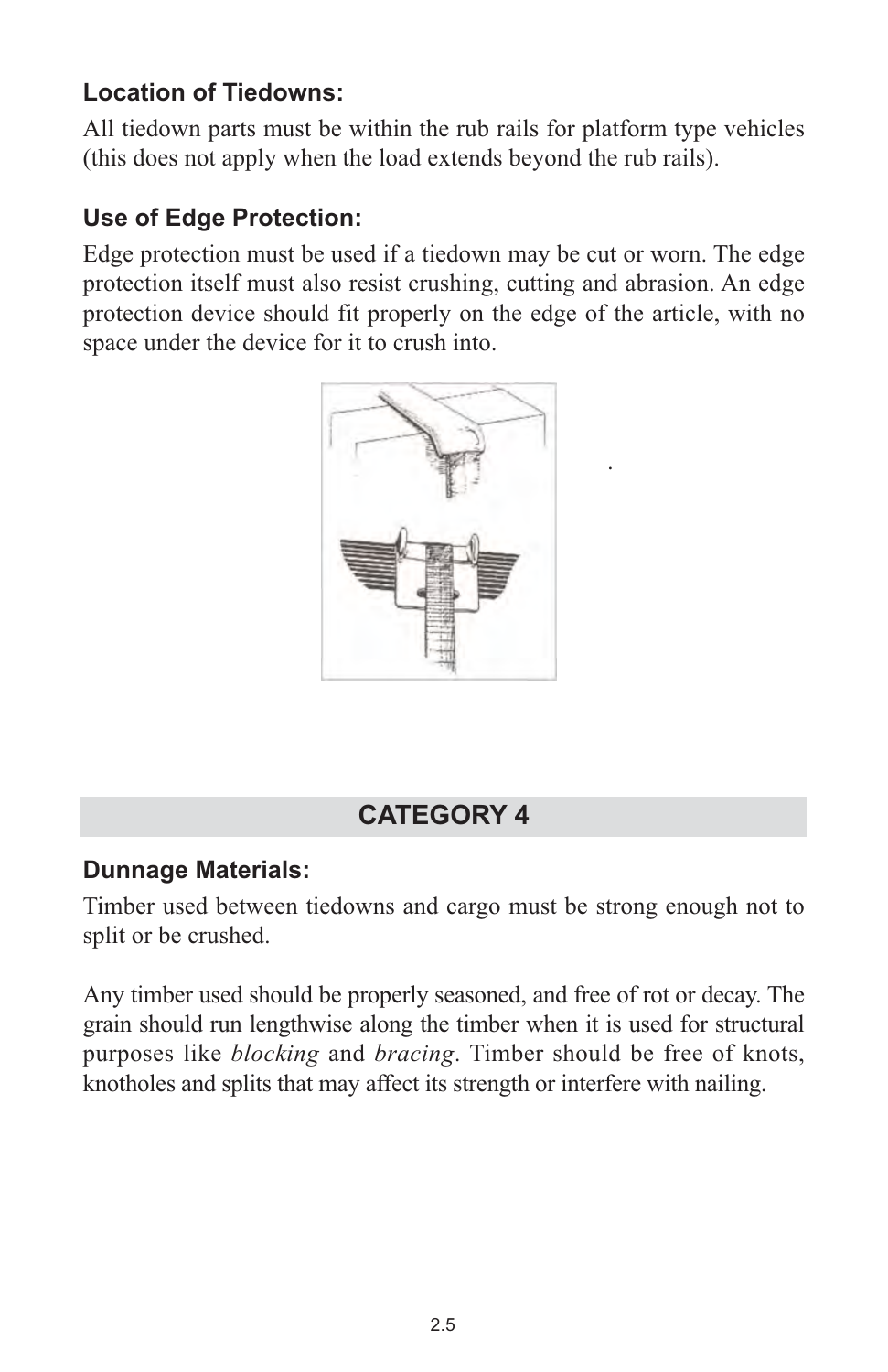## **General Securement Requirements - Securement Options:**

All types of cargo must satisfy one of the following three conditions when being secured:

• fully contained by structures of adequate strength, or



• immobilized by structures of adequate strength to prevent shifting or tipping, or



• immobilized on or within a vehicle by appropriate means to prevent shifting or tipping.



*Note:* If additional securement is required for a specific commodity (such as metal coils), the specific requirements for securing that commodity take precedence.

#### **Working Load Limit:**

The Working Load Limit is the maximum load that may be applied to a component of a cargo securement system during normal service. This value is assigned by the component manufacturer or the default rating in the Working Load Limit Table (see page 2.7).

**Note:** Welded steel chain that is not marked or labeled with a grade or working load limit, is considered to have a working load limit equal to that for grade 30 proof coil chain.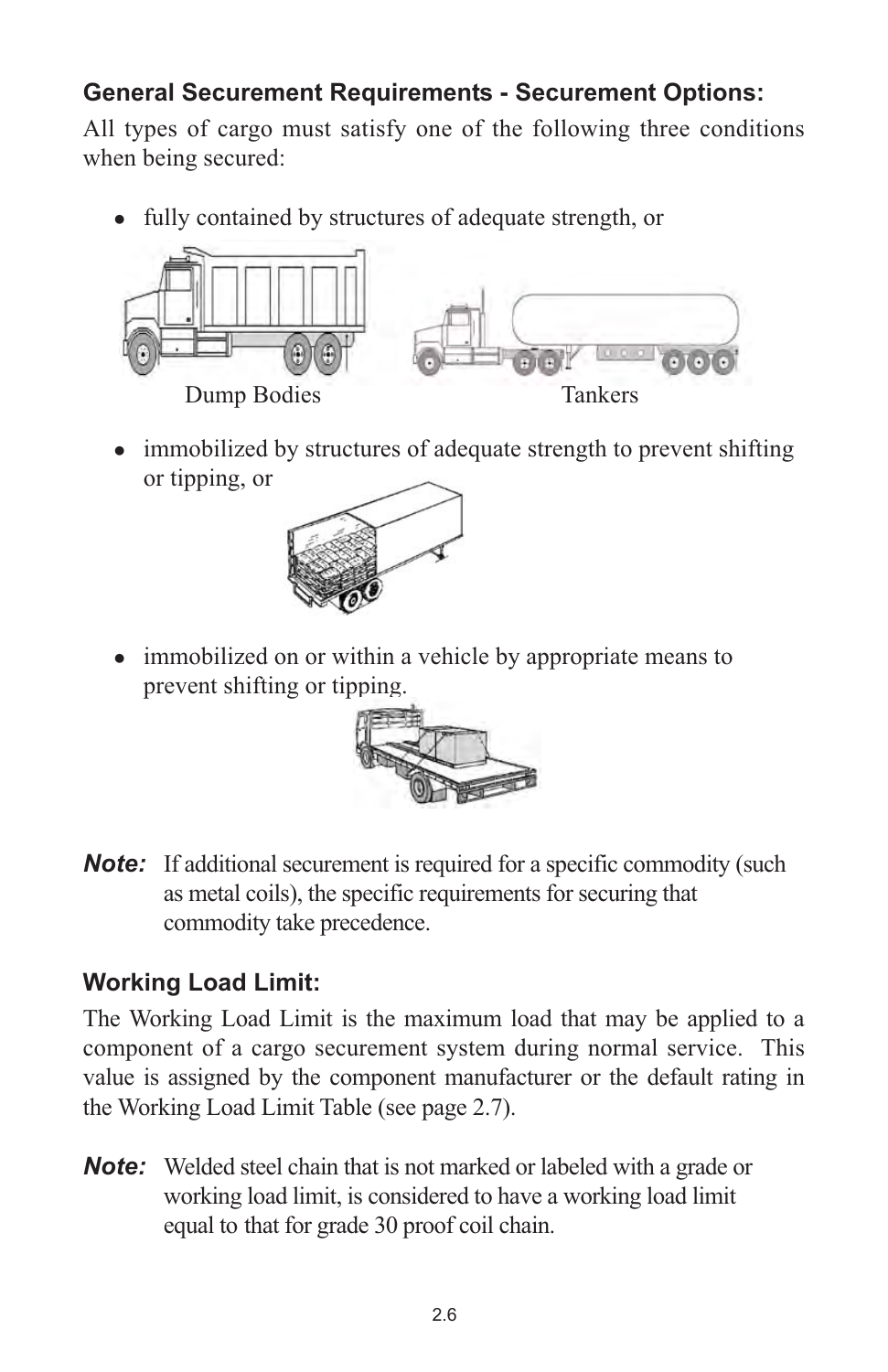# **WORKING LOAD LIMIT (WLL) TABLE**

|                      |                        |                       | <b>CHAIN WLL IN POUNDS</b> |                   |                    |
|----------------------|------------------------|-----------------------|----------------------------|-------------------|--------------------|
| Size<br>(inches)     | Grade 30<br>Proof coil | Grade 43<br>High test | Grade 70<br>Transport      | Grade 80<br>Alloy | Grade 100<br>Alloy |
| 1/4                  | 1.300                  | 2.600                 | 3,150                      | 3,500             | 4,300              |
| 5/16                 | 1,900                  | 3,900                 | 4.700                      | 4,500             | 5,700              |
| 3/8                  | 2,650                  | 5,400                 | 6,600                      | 7,100             | 8,800              |
| 7/16                 | 3,700                  | 7,200                 | 8,750                      |                   |                    |
| 1/2                  | 4,500                  | 9,200                 | 11,300                     | 12,000            | 15,000             |
| 5/8                  | 6,900                  | 13.000                | 15.800                     | 18,100            | 22,600             |
| Chain Mark Examples: |                        |                       |                            |                   |                    |
| Example 1            | 3                      | $\overline{4}$        |                            | 8                 | 10                 |
| Example 2            | 30                     | 43                    | 70                         | 80                | 100                |
| Example 3            | 300                    | 430                   | 700                        | 800               | 1000               |

| <b>Steel Strapping</b> |  |                                           |                 |
|------------------------|--|-------------------------------------------|-----------------|
|                        |  | Width x thickness mm (inches)             | WLL kg (pounds) |
|                        |  | $31.7 \times 74(1-1/4 \times 0.029)$      | 540 (1,190)     |
|                        |  | $31.7 \times 79(1-1/4 \times 0.031)$      | 540 (1,190)     |
|                        |  | 31.7 x .89 (1-1/4 x 0.035)                | 540 (1,190)     |
|                        |  | $31.7 \times 1.12$ (1-1/4 $\times$ 0.044) | 770 (1,690)     |
|                        |  | $31.7 \times 1.27$ (1-1/4 $\times$ 0.05)  | 770 (1,690)     |
|                        |  | $31.7 \times 1.5$ (1-1/4 x 0.057)         | 870 (1,925)     |
|                        |  | 50.8 x 1.12 (2 x 0.044)                   | 1,200 (2,650)   |
|                        |  | 50.8 x 1.27 (2 x 0.05)                    | 1,200 (2,650)   |

| Polypropylene Fiber Rope WLL<br>(3-Strand and 8-Strand<br>Constructions) |                           |                         | <b>Polyester Fiber Rope WLL</b><br>(3-Strand and 8-Strand<br>Constructions) |
|--------------------------------------------------------------------------|---------------------------|-------------------------|-----------------------------------------------------------------------------|
| Diameter mm<br>(inches)                                                  | <b>WLL</b> kg<br>(pounds) | Diameter mm<br>(inches) | WLL kg<br>(pounds)                                                          |
| 10(3/8)                                                                  | 180 (400)                 | 10(3/8)                 | 250 (555)                                                                   |
| 11(7/16)                                                                 | 240 (525)                 | 11(7/16)                | 340 (750)                                                                   |
| 13(1/2)                                                                  | 280 (625)                 | 13(1/2)                 | 440 (960)                                                                   |
| 16 (5/8)                                                                 | 420 (925)                 | 16 (5/8)                | 680 (1,500)                                                                 |
| 20(3/4)                                                                  | 580 (1,275)               | 20(3/4)                 | 850 (1,880)                                                                 |
| 25(1)                                                                    | 950 (2,100)               |                         | 1,500 (3,300)                                                               |

| <b>Synthetic Webbing</b> |                 |  |
|--------------------------|-----------------|--|
| Width mm (inches)        | WLL kg (pounds) |  |
| 45 (1-3/4)               | 790 (1,750)     |  |
| 50(2)                    | 910 (2,000)     |  |
| 75(3)                    | 1,360 (3,000)   |  |
| 100(4)                   | 1,810 (4,000)   |  |

|             | <b>Nylon Rope</b> |
|-------------|-------------------|
| Diameter mm | <b>WLL</b> kg     |
| (inches)    | (pounds)          |
| 10(3/8)     | 130 (278)         |
| 11 (7/16)   | 190 (410)         |
| 13(1/2)     | 240 (525)         |
| 16 (5/8)    | 420 (935)         |
| 20(3/4)     | 640 (1,420)       |
| 25(1)       | 1,140 (2,520)     |

| <b>Double Braided</b><br><b>Nylon Rope</b> |                           |  |
|--------------------------------------------|---------------------------|--|
| Diameter mm<br>(inches)                    | <b>WLL</b> kg<br>(pounds) |  |
| 10(3/8)                                    | 150 (336)                 |  |
| 11(7/16)                                   | 230 (502)                 |  |
| 13(1/2)                                    | 300 (655)                 |  |
| 16 (5/8)                                   | 510 (1,130)               |  |
| 20(3/4)                                    | 830 (1,840)               |  |
| 25(1)                                      | 1,470 (3,250)             |  |

| Diameter mm (inches) | Wire Rope (6 x 37, Fiber Core)<br><b>WLL</b> kg (pounds) |
|----------------------|----------------------------------------------------------|
| 7(1/4)               | 640 (1,400)                                              |
| 8(5/16)              | 950 (2,100)                                              |
| 10 (3/8              | 1,360 (3,000)                                            |
| 11 (7/16)            | 1,860 (4,100)                                            |
| 13(1/2)              | 2,400 (5,300)                                            |
| 16 (5/8)             | 3,770 (8,300)                                            |
| 20(3/4)              | 4,940 (10,900)                                           |
| 22 (7/8)             | 7,300 (16,100)                                           |
| 25(1)                | 9,480 (20,900)                                           |

| <b>Manila Rope</b> |               |  |
|--------------------|---------------|--|
| Diameter mm        | <b>WLL</b> kg |  |
| (inches)           | (pounds)      |  |
| 10(3/8)            | 90 (205)      |  |
| 11 (7/16)          | 120 (265)     |  |
| 13(1/2)            | 150 (315)     |  |
| 16 (5/8)           | 210 (465)     |  |
| 20(3/4)            | 290 (640)     |  |
| 25(1)              | 480 (1,050)   |  |

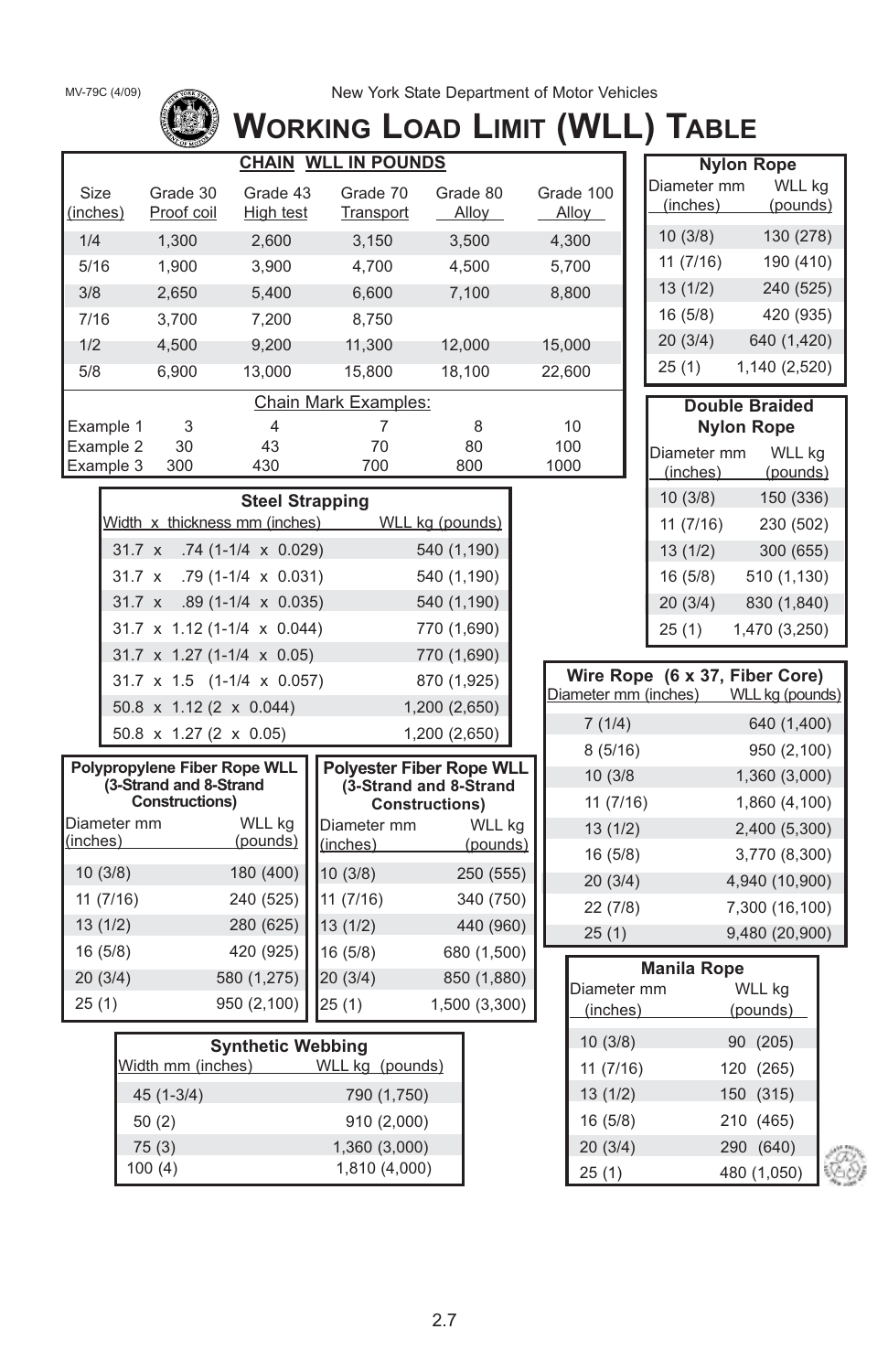#### **Strength Rating for Blocking Systems:**

The working load limit of all components used to block cargo from forward movement must be 50% (or more) of the weight of the article being blocked.

The most important securement task is to prevent an article from moving forward, and the best way to prevent forward movement is to immobilize the cargo.

This can be done by placing it against a headboard, bulkhead, stakes or other vehicle structure, or against other cargo that is immobilized in that manner. Blocking and bracing can be placed between the article and vehicle structure, other cargo, or a *void-filler.* A "void-filler" is material used to fill a space between articles of cargo and the structure of the vehicle, that has sufficient strength to prevent movement of the articles of cargo (for example, 4 ft. x 4 ft. timbers placed between two adjacent articles of cargo to fill the void).



A direct tiedown can also be used to secure cargo against forward movement (see page 2.13)

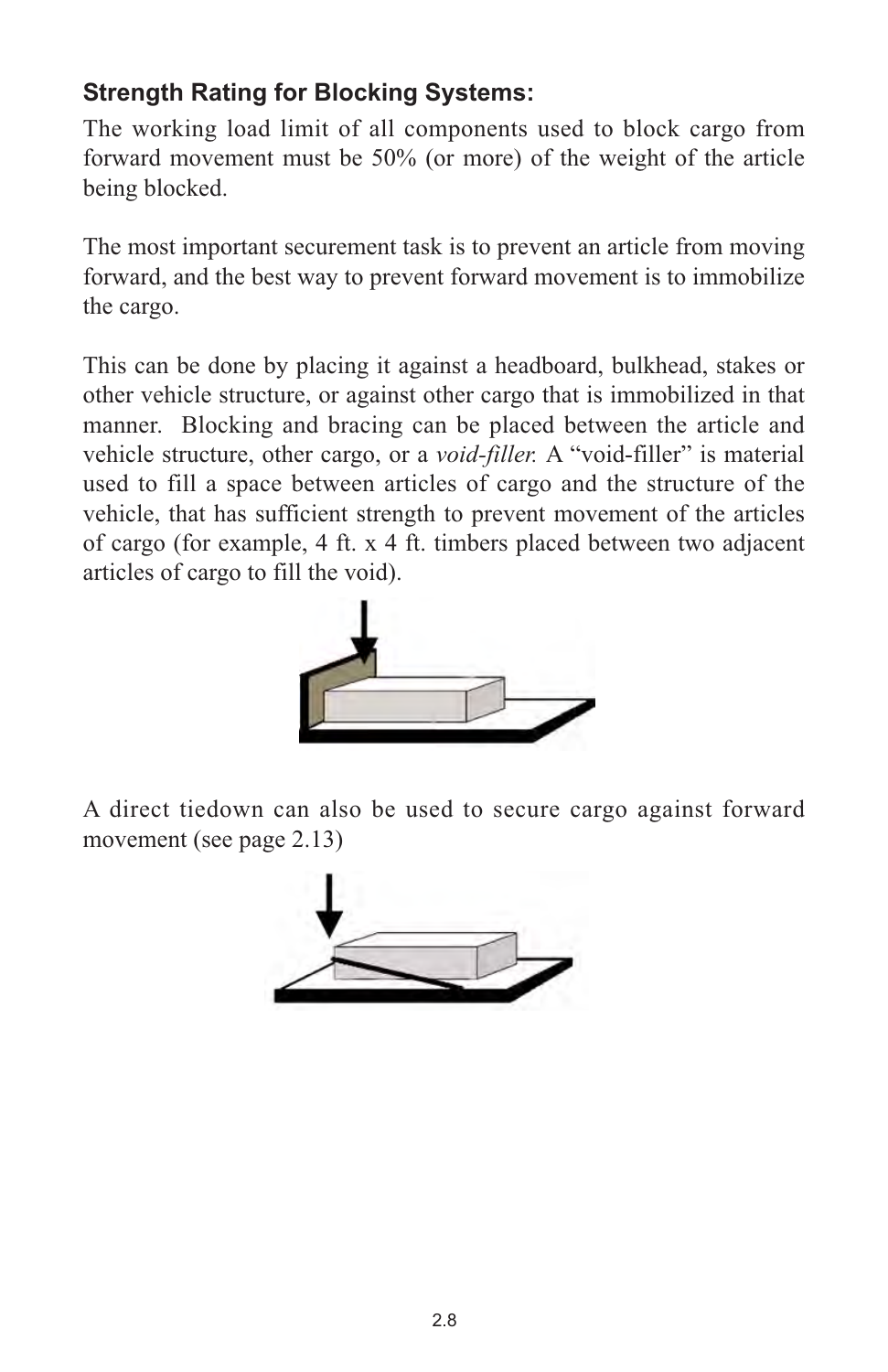#### **Securement System Strength Rating for Marked Components:**

The working load limit of a tiedown is the working load limit of its weakest part, including anchor points (that is, a tiedown is only as strong as its weakest link). In the case of synthetic webbing, the working load limit is the working load limit of the tiedown assembly or the anchor point, whichever is the least.

Some manufacturers mark their manufactured tiedown assemblies, or components, with a numeric Working Load Limit value. In the absence of other information, this value should be used as the working load limit of the component or assembly.



Other manufacturers mark components using a code or symbol that is defined in a recognized standard. For example, a piece of grade 7 chain may be marked with a 7 or 70, in accordance with the standard of the National Association of Chain Manufacturers. The standard then gives the Working Load Limit for that piece of chain, depending on its size.

#### **Securement System Strength Rating for Unmarked Components:**

Securement components and assemblies which are not marked are considered to have working load limits as specified in the Working Load Limit Table (see page 2.7).

#### *Note:* **If markings cannot be read, the tiedown will be considered unmarked.**

Carriers should try to purchase and use components that are rated and marked by their manufacturer. That way, the carrier, driver, shipper and inspector can all verify that the proper equipment is being used for the job.

*Note: Friction mats* provide a resistance to horizontal movement equal to 50% of the cargo weight that is resting on the mat.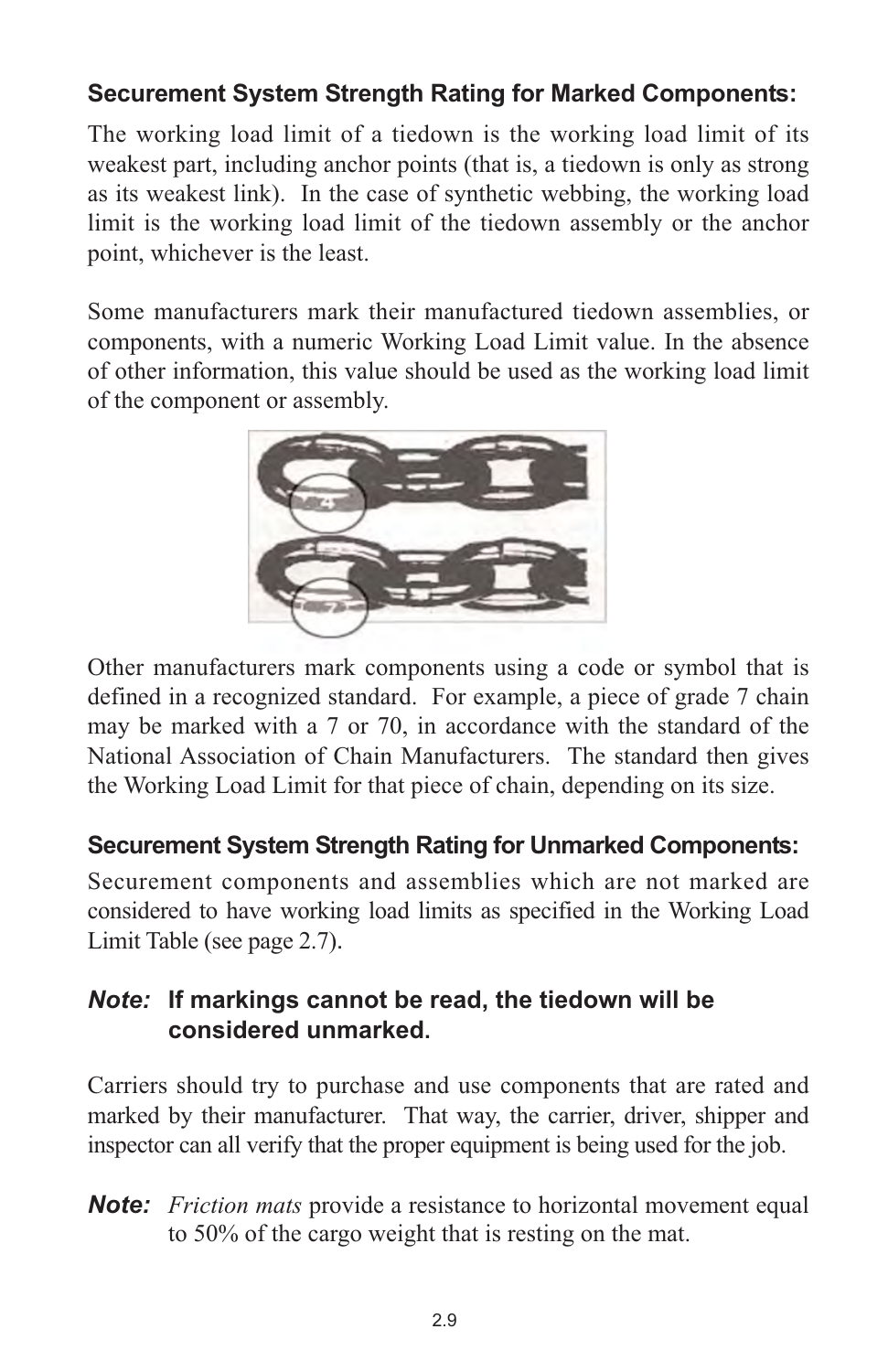#### **Cargo Placement and Restraint:**

Articles of cargo that are placed beside each other and secured by sideto-side, indirect tiedowns must be either:

- placed in direct contact with each other, or
- prevented from shifting towards each other

Some tiedowns lose their initial tension very quickly in normal driving if there are gaps between articles. Articles must be placed in contact with each other to ensure that there are no gaps, or must be secured by some means to prevent them from moving towards each other in transit. This requirement applies to all layers and stacks of articles that are loaded across a vehicle.





Where two or more long articles (like metal ingots or bundles of reinforcing bars) are loaded lengthwise on a vehicle, if the space between articles cannot be filled with other cargo or blocking, transverse tiedowns can be wrapped around each article to immobilize it against side-to-side movement.

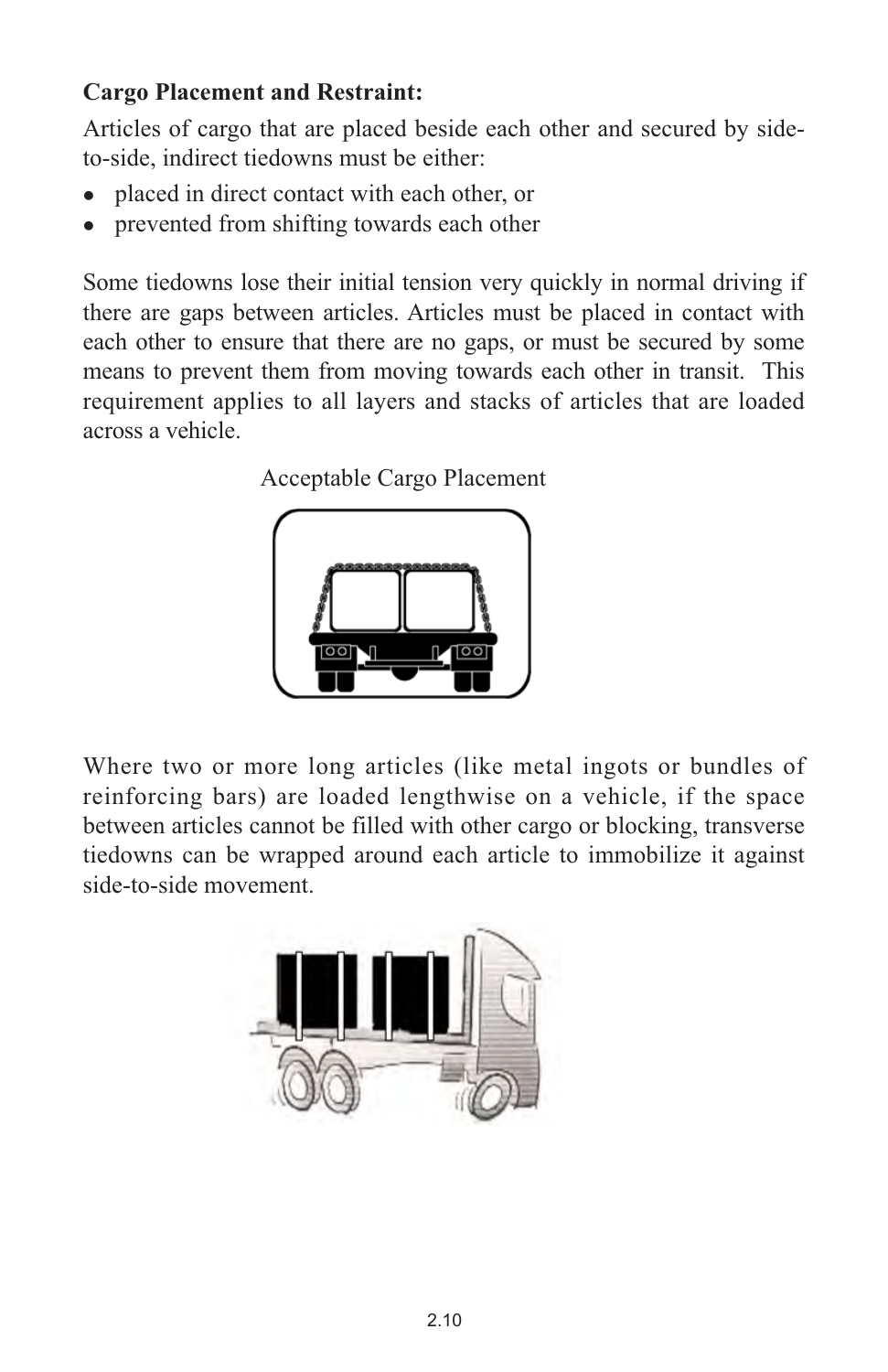## **Cargo Roll Prevention**

*Articles of cargo* that have a tendency to roll are difficult to secure. If the article cannot be placed against a vehicle structure of adequate strength, then it must be lifted from the deck and have chocks, wedges, a cradle or some other means to prevent rolling. One of the above must be used to prevent metal coils from rolling.

The method used to prevent rolling must not become unfastened or loose while the vehicle is in transit. For example, the use of timber chocks in coil bunks to form a cradle for metal coils is a reliable way of meeting this requirement. Nailed wood blocking and cleats are a prohibitive means of providing secondary securement for metal coils.



(Illustration courtesy of: Gouvernement du Québec Ministère des Transports)

An article that is resting on the deck, and that is secured on each side by chocks or wedges, may still have a tendency to rock back and forth slightly. Repeated rocking during a trip could cause the securement system to loosen. Supporting a single large or heavy article off the deck will eliminate this tendency.

A cradle is a very effective way to prevent rolling. Cradles that have angles of 45 degrees provide the most restraining force. As the cradle angle decreases from 45 degrees, so does the restraining force.



Where multiple similar articles are placed against each other, the tendency to rock can be controlled if tiedowns through the two end articles pull the articles together, as required for multiple coils.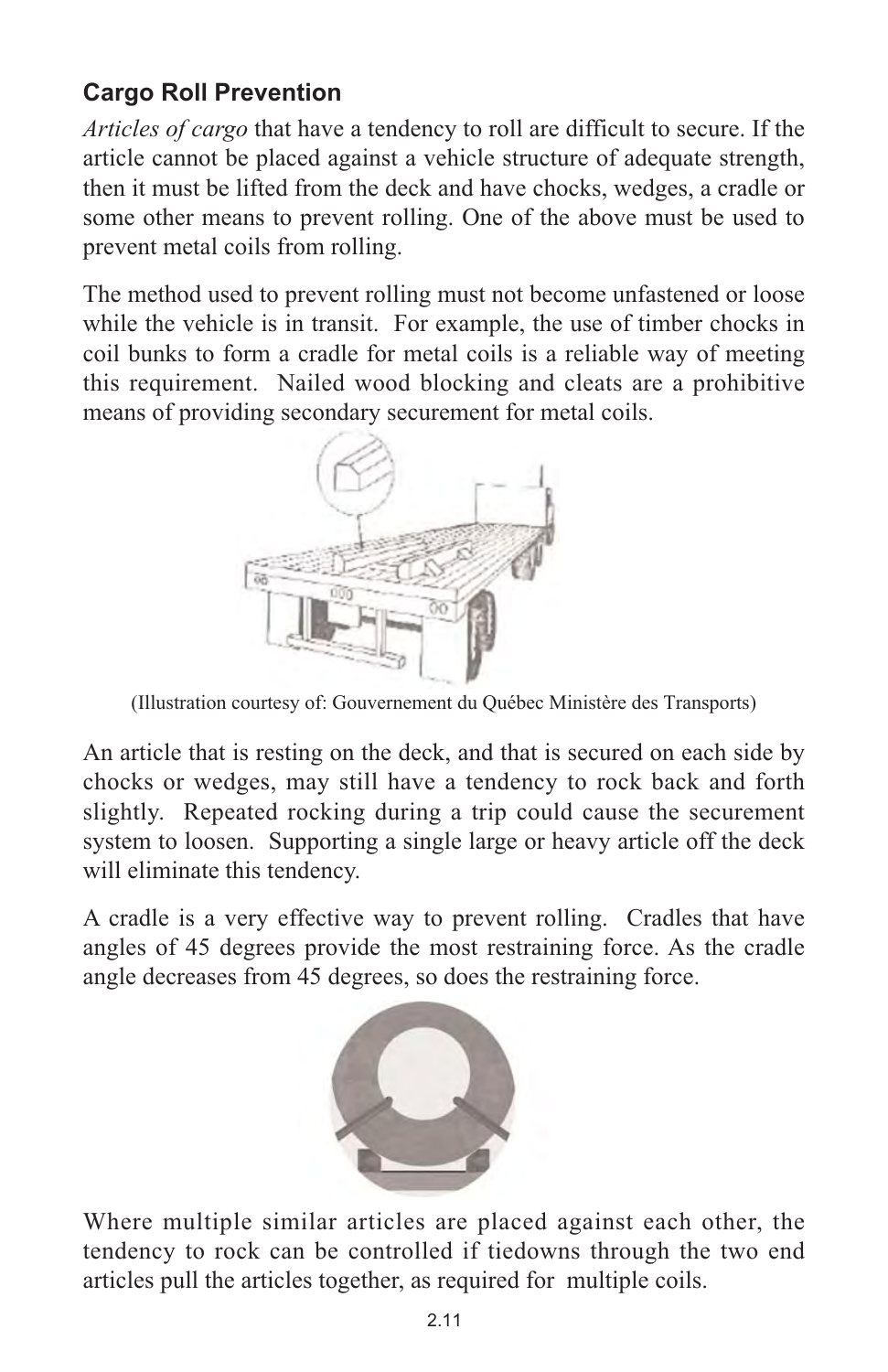#### **Aggregate Working Load Limit for Tiedowns:**

The sum of the working load limits from all tiedowns must be at least 50% of the weight of the cargo. This applies for both direct and indirect tiedowns.

The manufacturer's working load limit is reduced by 50% for tiedowns which are directly attached from the vehicle to the article, and tiedowns attached to the vehicle that go around, through or over the article and are reattached to the same side of the vehicle. The assumption is that the tiedowns will provide restraint for 50% of the cargo weight in each direction, while friction and other factors provide the additional restraint of up to 30% of the cargo weight in the forward direction (see performance criteria in Section 1).

*NOTE:* Direct tiedowns, as defined, will have a 50% reduction from the manufacturer's rating or the default rating.

This is the minimum requirement. More tiedown capacity should be used if it is needed to secure an article against any movement. If there is low friction between cargo and the deck (which can be caused by snow, ice, sand, gravel and oil), direct tiedowns or a means to improve friction (for example, friction mats) should be used.

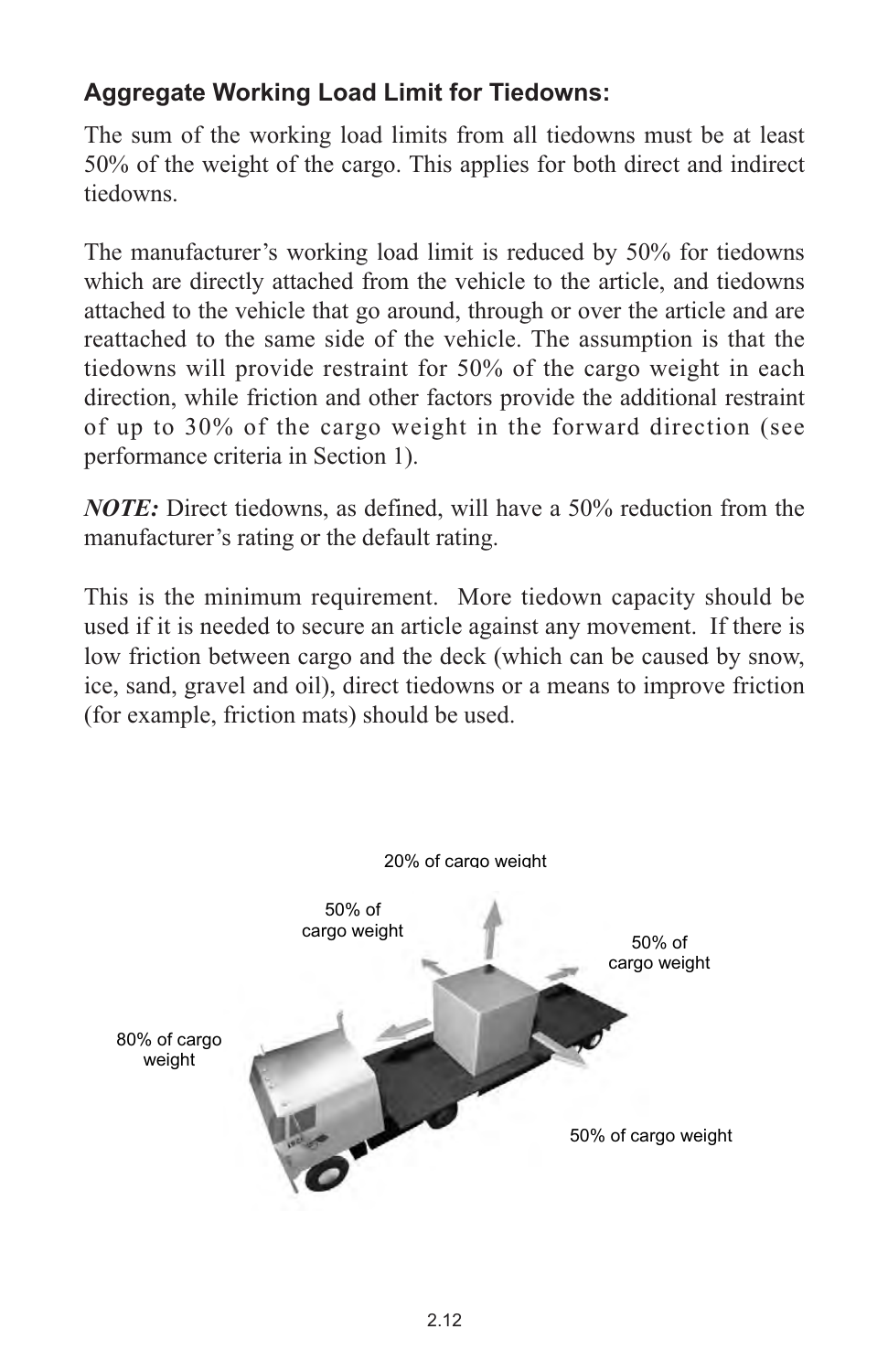#### **Purpose of Direct Tiedowns:**

A direct tiedown resists the performance criteria forces that are applied to the cargo.



#### **Angles Required When Using Direct Tiedowns:**

A direct tiedown is considered effective against forward and rearward forces if it makes an angle less than 45 degrees when viewed from the side of the vehicle.



. A direct tiedown is considered effective against side-to-side forces if it makes an angle less than 45 degrees with the horizontal when viewed from the front or rear of the vehicle.

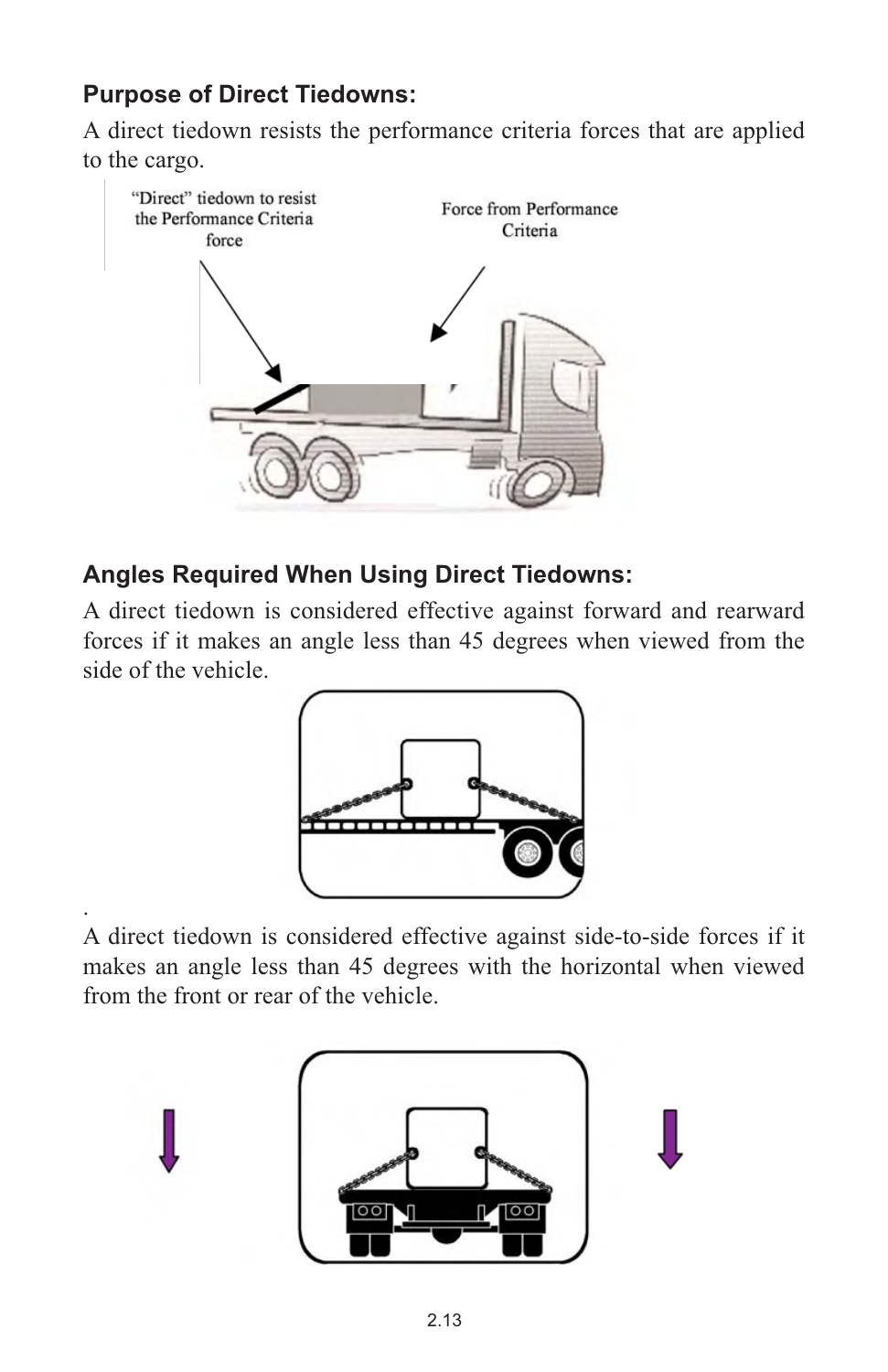#### **Calculating Working Load Limits for Direct Tiedowns:**

When calculating the *aggregate working load limit* of all direct tiedowns count 100% of the tiedown working load limit for each tiedown attached to both sides of the vehicle, as shown in Figure #1, and 50% of the working load limit for each tiedown attached to only one side of the vehicle, as shown in Figure #2. If each tiedown in Figure #1 has a working load limit of 4,000 lbs. (1,820 kgs.), the aggregate working load limit for this securement system is 8,000 lbs. (3,640 kgs.). Each tiedown is connected to the vehicle TWICE. In figure #2, the aggregate working load limit for all tiedowns is 4,000 lbs. (1,820 kgs.).

Figure  $#1$ 



#### **Purpose of Indirect Tiedowns**

The purpose of the indirect tiedown is to increase the pressure of the article on the deck (that is, to increase the frictional force between the article and the deck).



An indirect tiedown has failed if the article shifts. If friction is low between the deck and the cargo (such as a plastic skid, plastic-coated article, or an oilsoaked/wet deck), direct tiedowns can be more effective. Under these conditions, consider using friction mats or other friction enhancing devices.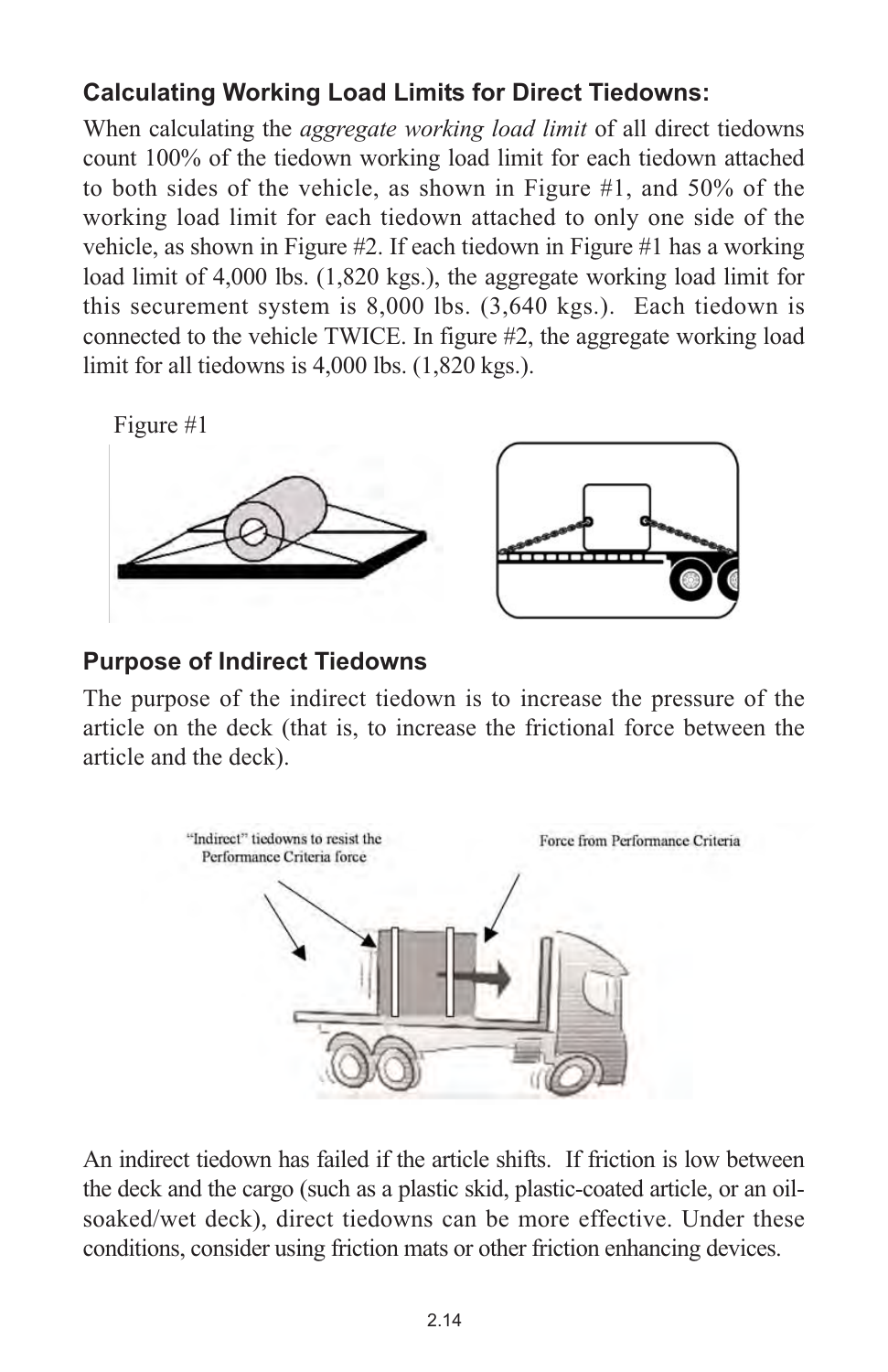## **Angles Required for Using Indirect Tiedowns:**

An indirect tiedown that is used to prevent front-to-back cargo movement must make an angle of at least 30 degrees with the deck when viewed from the side of the vehicle.



An indirect tiedown that is used to prevent side-to-side movement must make an angle of at least 30 degrees when viewed from the front or back of the vehicle.

An indirect tiedown should be tensioned to as high an initial tension as possible, at least 50% of its working load limit. The tension should be maintained throughout the trip.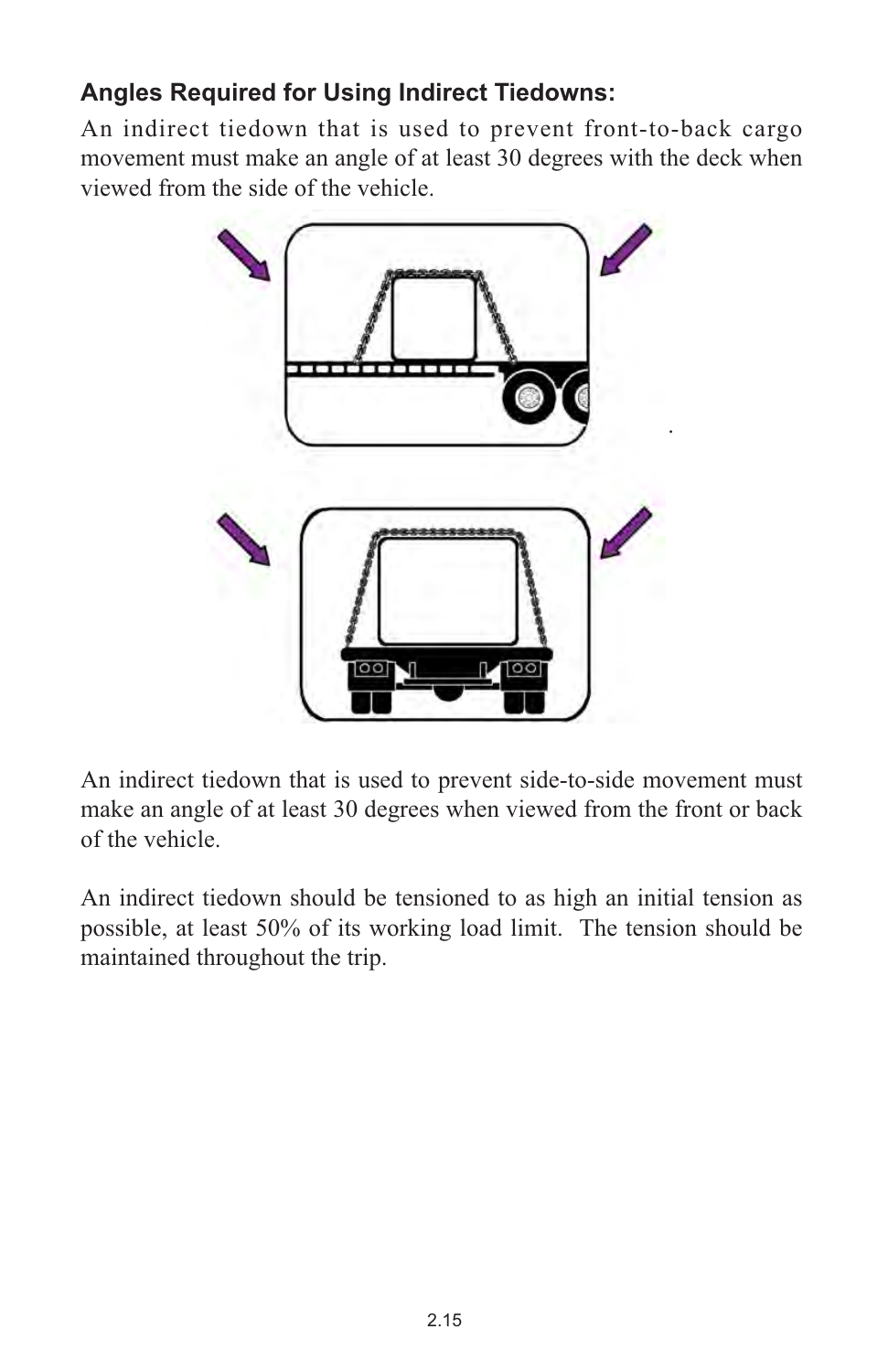## **Calculating Working Load Limits for Indirect Tiedowns:**

Each tiedown that passes over an article is considered to be 1 tiedown.

The aggregate working load limit of all indirect tiedowns is the sum of the working load limits of each indirect tiedown. In this picture, if each tiedown has a working load limit of 4,000 lbs. (1,820 kgs.), the aggregate working load limit for this securement system is 8,000 lbs. (3,640 kgs.).

2 tiedowns *x* 4,000 lbs. = 8,000 lbs.



#### **Minimum Number of Indirect Tiedowns Required:**

When cargo is **not prevented** from forward movement (by using a headboard, bulkhead, other cargo or direct tiedown), it must be secured using the following requirements [METAL COILS HAVE SPECIFIC REQUIREMENTS]:

| <b>Article</b><br><b>Description</b>                                | <b>Minimum Number of</b><br><b>Indirect Tiedowns</b>                                  |
|---------------------------------------------------------------------|---------------------------------------------------------------------------------------|
| $1.52m(5 ft.)$ or shorter;<br>500 kgs. $(1,100$ lbs.) or<br>lighter |                                                                                       |
| $1.52m(5 ft.)$ or shorter;<br>over 500 kgs. (1,100 lbs.)            | 2                                                                                     |
| Between $1.52+m$<br>$(5 + ft.)$ and 3.04m<br>$(10 \text{ ft.})$     | $\mathfrak{D}$                                                                        |
| Longer than 3.04m<br>$(10 \text{ ft.})$                             | $2 + 1$ tiedown for every<br>additional 3.04m<br>$(10 \text{ ft.})$ , or part thereof |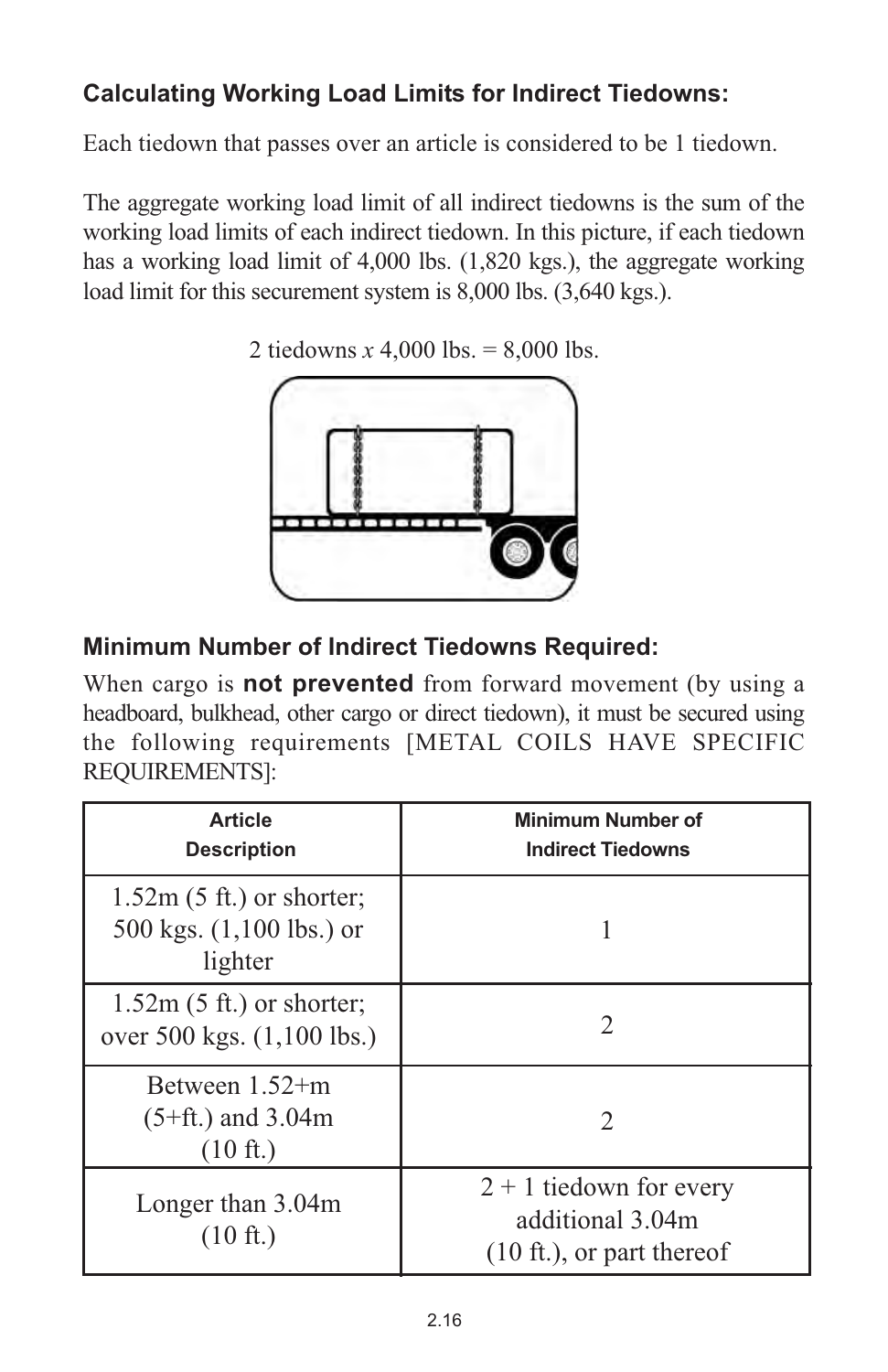When cargo is **prevented** from forward movement (by using a headboard, bulkhead, other cargo or direct tiedown) it must be secured using the following requirements [METAL COILS HAVE SPECIFIC REQUIREMENTS]:

| <b>Article</b>     | <b>Minimum Number of</b>                                 |
|--------------------|----------------------------------------------------------|
| <b>Description</b> | <b>Indirect Tiedowns</b>                                 |
| All cargo          | 1 tiedown for every $3.04m$ (10 ft.),<br>or part thereof |

#### **Inspection of Securement Systems:**

The driver is responsible for the following cargo securement inspection activities:

| <b>Responsibility</b><br>οf<br><b>Driver</b> | <b>Within first</b><br>80 kgs.<br>$(50 \text{ miles})$ | When duty<br>status of<br>driver changes | After 3 his. or<br>240 kgs.<br>$(150$ miles) |
|----------------------------------------------|--------------------------------------------------------|------------------------------------------|----------------------------------------------|
| Inspect cargo and<br>securing devices        |                                                        |                                          |                                              |
| Adjust cargo<br>and/or<br>securing devices   | As necessary                                           | As necessary                             | As necessary                                 |
| Add additional<br>securing devices           | As necessary                                           | As necessary                             | As necessary                                 |

If adjustments need to be made at any inspection, the driver must make them, or must add devices (as necessary) to ensure that the load is properly secured. This means that the vehicle should carry, or be equipped with, additional tiedowns for this purpose.

The driver may be unable to make the inspection if the vehicle is sealed, or if the securement cannot be inspected. There may also be some loads where the driver cannot adjust the securing devices. However, the responsibility for cargo securement still exists, as explained in Section 1. Such loads are still subject to on-highway inspection. If the load is not adequately secured, the driver and/ or carrier could be cited for a violation.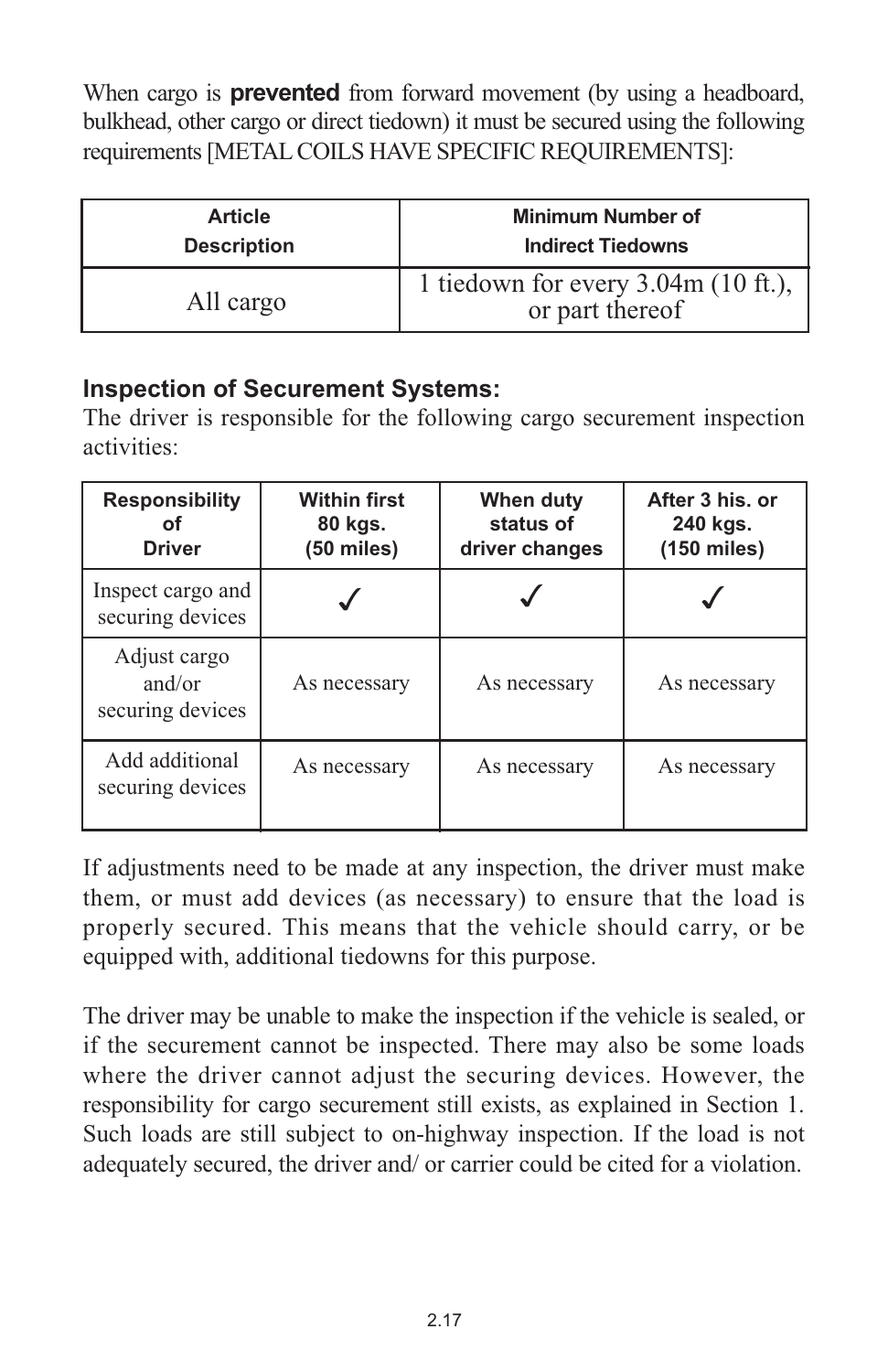- 1. As required by state and federal regulations, who is responsible for proper load securement?
- 2. A driver is required to check the cargo and its securing devices within how many miles after beginning a trip?
- 3. What is the working load limit of a binder with a handle marked "3/8-G7, 7/16-G43"?
- 4. A 5/8-inch chain that has a working load limit of 13,000 lbs. should have links marked with what strength rating?
- 5. What is the working load limit of unmarked 2-inch synthetic webbing?
- 6. If a metal coil is secured with 3/8-inch chains that do not display a grade rating, what is the default strength rating assigned to each chain?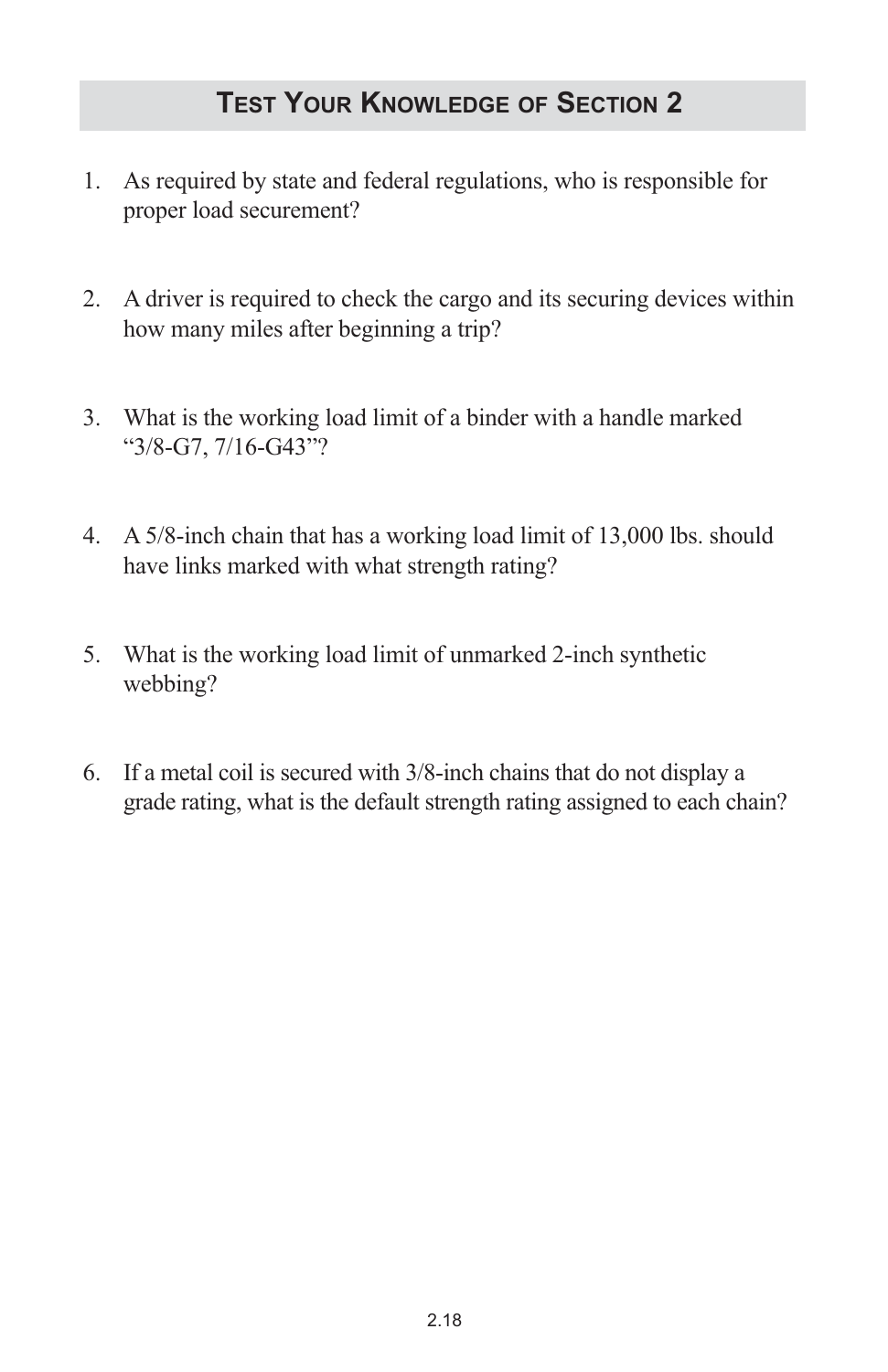## **SECTION 3 METAL COILS**

#### **Preventing Securement Failure:**

- Use a securement system to immobilize metal coils to ensure they are prevented from sliding, tipping or rolling.
- Comply with specific securement methods required in regulations.

#### **Application:**

| <b>Cargo Securement</b>                                                  | Metal Coil(s) and                                                                                                     |
|--------------------------------------------------------------------------|-----------------------------------------------------------------------------------------------------------------------|
| <b>Requirements</b>                                                      | Weight                                                                                                                |
| <b>NYS-CDL DRIVER</b>                                                    | Metal coil shipments                                                                                                  |
| <b>LICENSE</b>                                                           | which weigh 2,268                                                                                                     |
| <b>METAL COIL</b>                                                        | kgs. (5,000 lbs.) or                                                                                                  |
| <b>ENDORSEMENT</b>                                                       | more, individually or                                                                                                 |
| ("M")                                                                    | bundled together                                                                                                      |
| <b>ANY</b><br><b>COMMERCIAL</b><br><b>VEHICLE</b><br>OR<br><b>DRIVER</b> | Metal coil shipments<br>which weigh less<br>than 2,268 kgs.<br>$(5,000$ lbs.),<br>individually or<br>bundled together |

The following securement requirements are for metal coils transported on flatbed vehicles, van-type vehicles or intermodal containers that have anchor points. Securement requirements for sided vehicles or intermodal containers without anchor points are covered at the end of this section.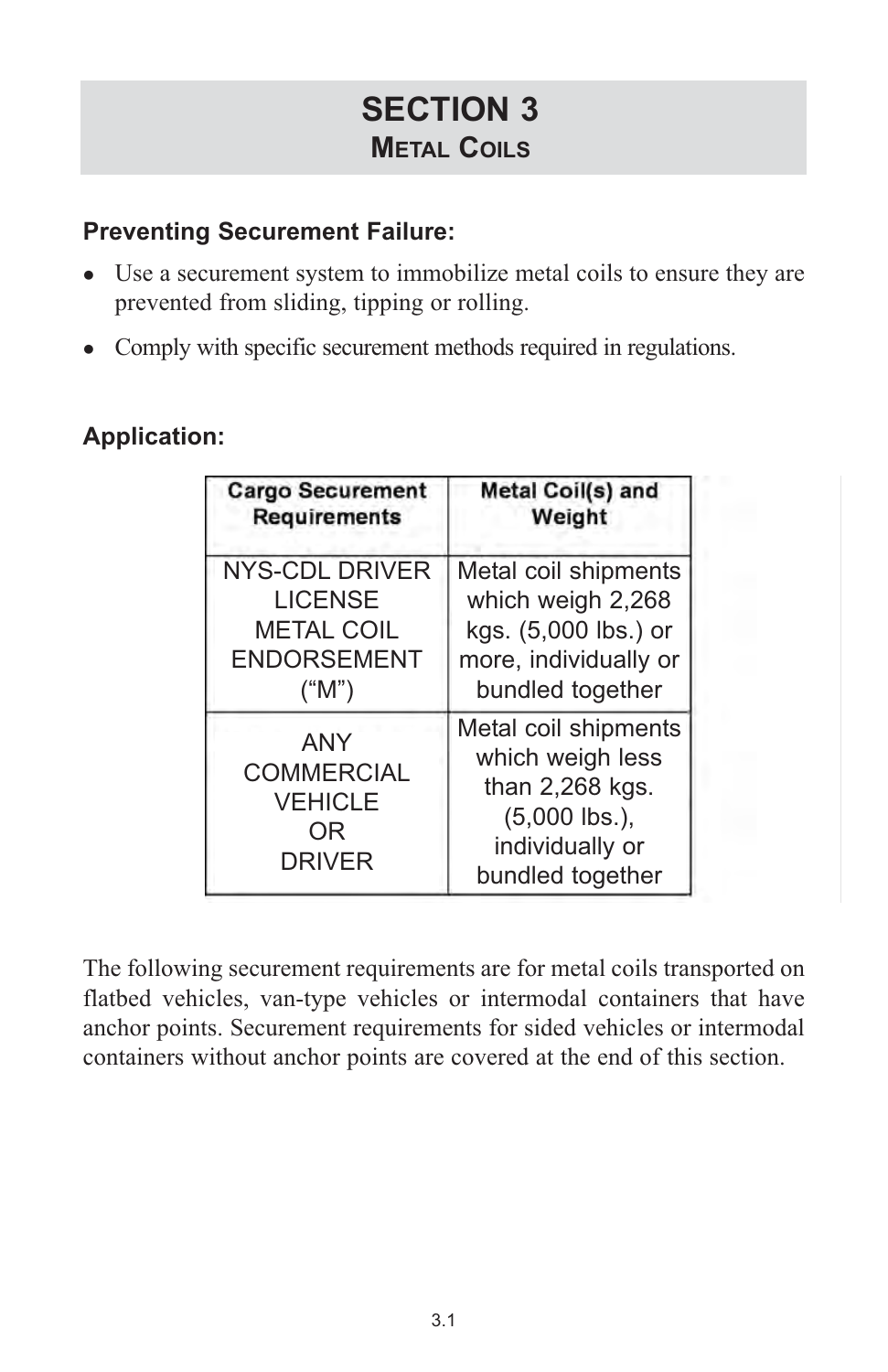#### **Securement Requirements for a Single Metal Coil with Eyes Vertical:**

If the coil is fastened to a pallet, the pallet must be strong enough so it cannot collapse under the forces described in the performance criteria (Section 1).

Tiedowns must be arranged in the following manner to prevent the coils from tipping in the forward, rearward and side-to-side (lateral) directions:

- $\bullet$  at least one indirect tiedown attached diagonally from the left side of the vehicle, across the eye of the coil, to the right side of the vehicle;
- at least one indirect tiedown attached diagonally from the right side of the vehicle, across the eye of the coil, to the left side of the vehicle;
- at least one indirect tiedown attached side-to-side over the eye of the coil;
- either blocking and bracing, friction mats or direct tiedowns must be used to prevent forward - rearward movement.



*Note*: Use a friction mat under the pallet to increase the friction between the pallet and the deck.

The coil should be secured to the pallet to withstand all the forces in the performance criteria (Section 1).

The sum of the working load limits from all tiedowns must be at least 50% of the weight of the coils.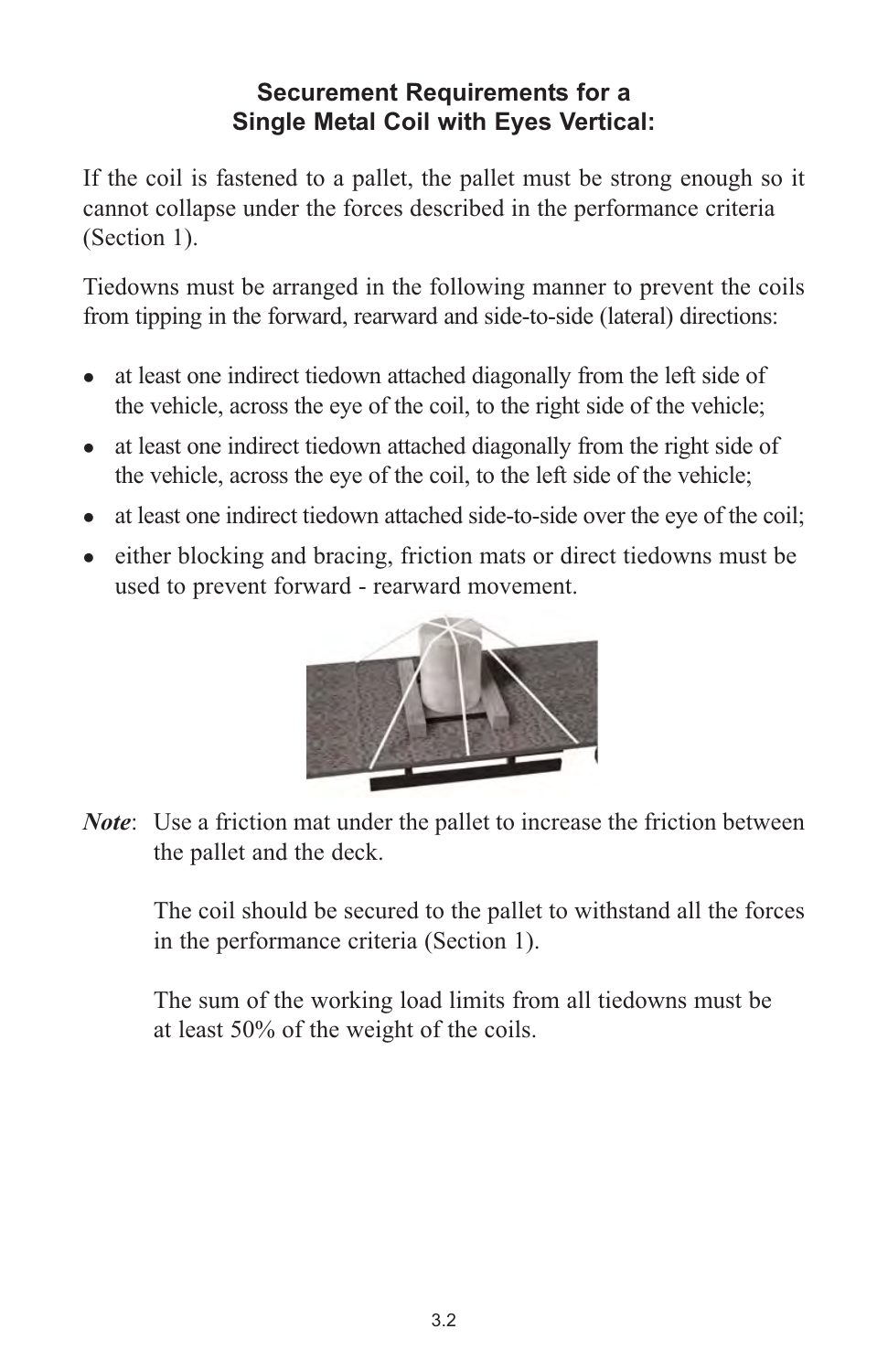#### **Securement Requirements for a Row of Metal Coils with Eyes Vertical:**



Coils that are transported in rows must be secured by:

- at least one direct tiedown against the front of the row of coils. restraining against forward motion, and if practicable, making an angle 45 degrees or less with the floor.
- $\bullet$  at least one direct tiedown against the rear of the row of coils, restraining against rearward motion, and if practicable, making an angle 45 degrees or less with the floor.
- at least one indirect tiedown over the top of each coil or side-by-side row of coils, restraining against vertical motion. Indirect tiedowns going over the top of a coil must be as close as possible to the eye of the coil.
- direct tiedowns, blocking or bracing must be arranged to prevent shifting or tipping in all directions.



*Note:* If there are more than two coils in the front and rear rows, the direct tiedown must run outside some kind of channel that bears against all coils in these rows.

> Use a friction mat under each pallet to increase the friction between the pallet and the deck. This should always be done when the deck or coil is soaked with oil.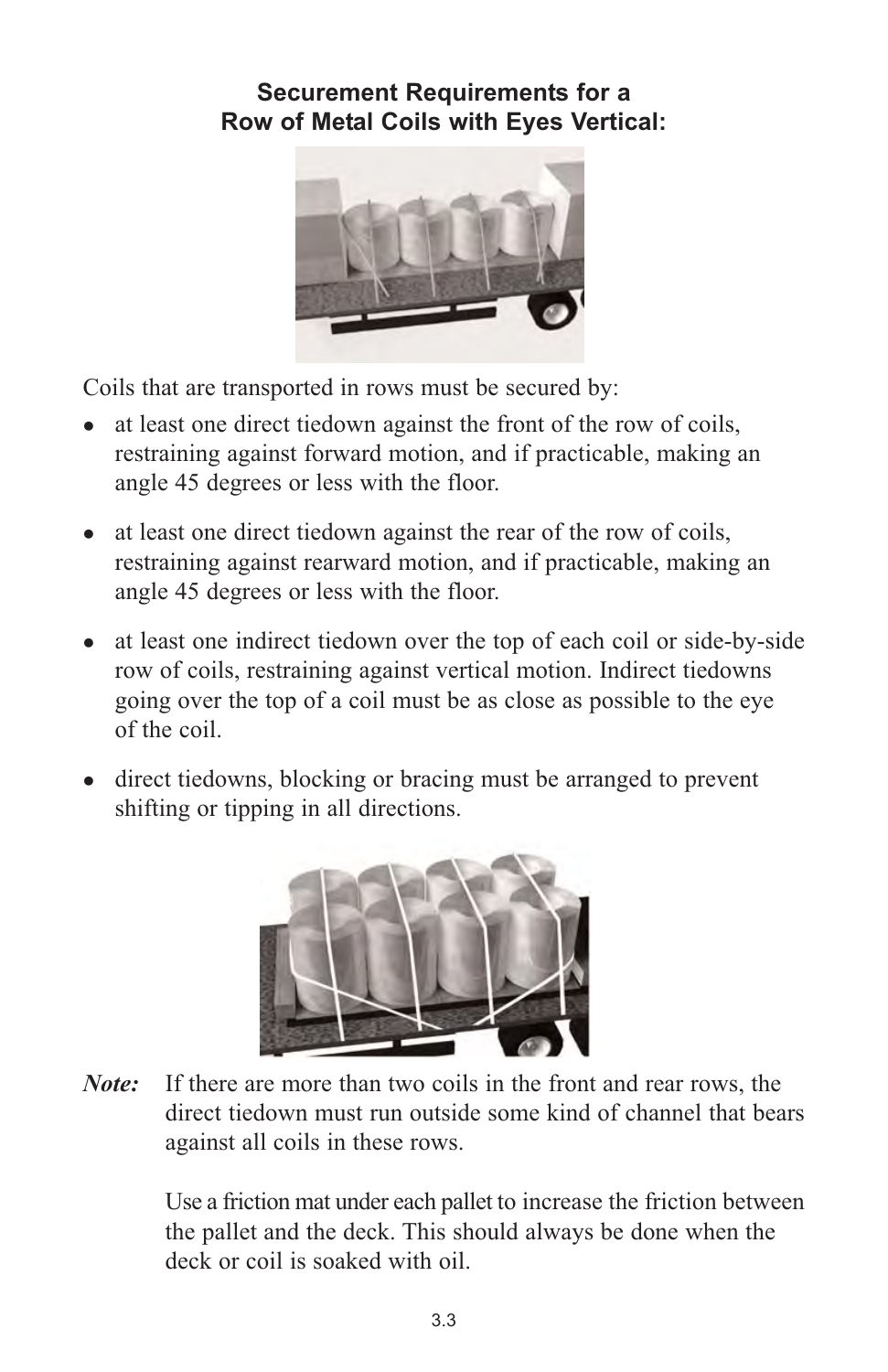#### **Securement Requirements for Metal Coils With Eyes Crosswise:**

#### **Step #1: Support the Coil**

To prevent rocking, the coil must be supported above the deck.



The coil supports must be held in place so they do not become loose during a trip.

If timbers, chocks or wedges are used, they must be held in place by coil bunks or similar devices to prevent them from coming loose.

The use of nailed blocking or cleats as the sole means to secure timbers, chocks or wedges, or a nailed wood cradle, is prohibited.

The cradle can be restrained against sliding by placing friction mats under the timbers and coil bunks, using nailed wood blocking or cleats against the front timber, or by placing a direct tiedown around the front of the cradle.

If a direct tiedown is used around the front of the cradle, it does not count towards the aggregate working load limit for tiedowns through the eye of the coil.



## **Step #2: Prevent the Coil from Forward Movement**

At least one direct tiedown is required through its eye, restricting forward motion.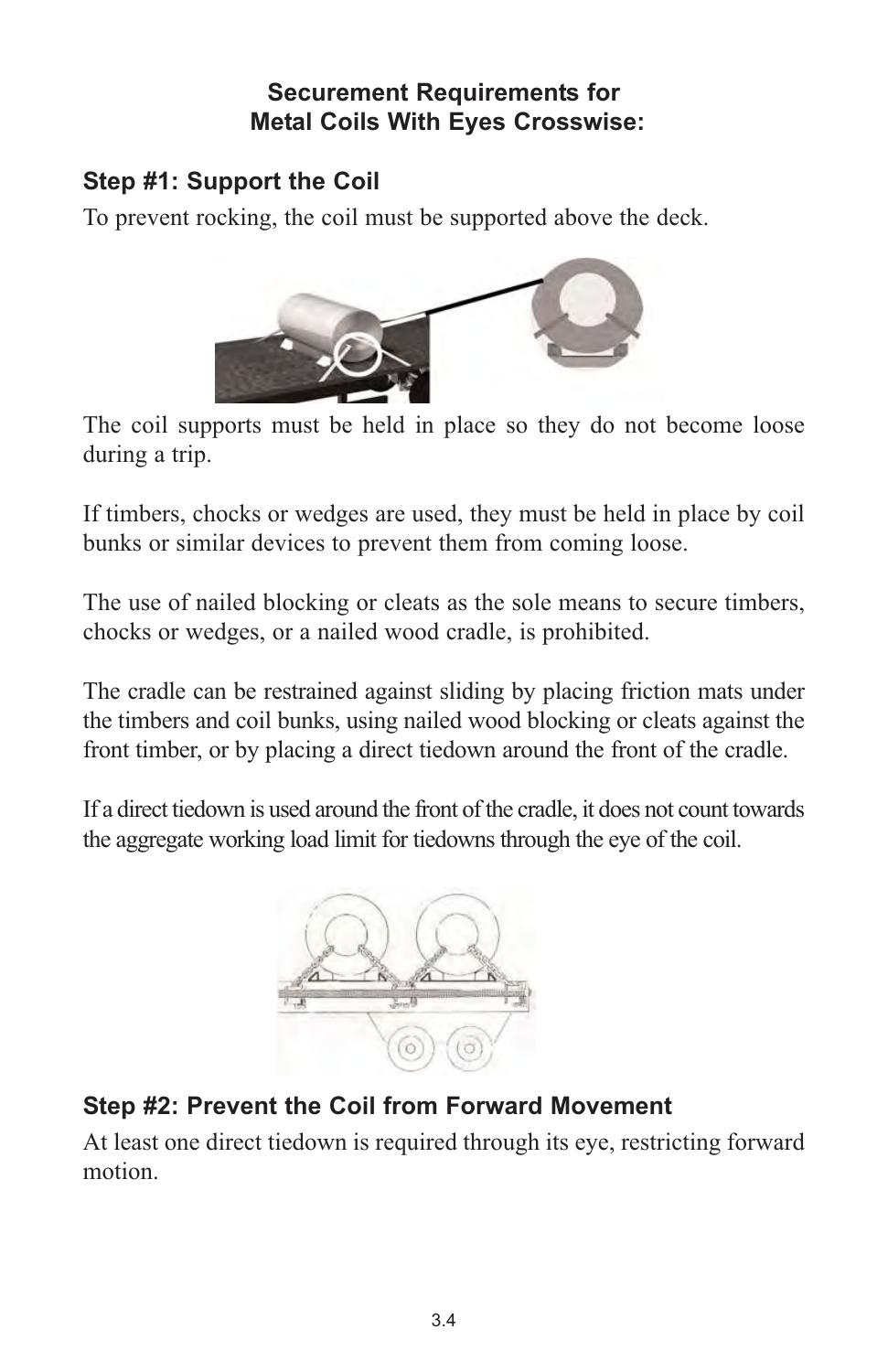#### **Step #3: Prevent the Coil from Rearward Movement:**

At least one direct tiedown is required through its eye, restricting rearward motion.

If more than two chains are required, they should be placed symmetrically on either side of the coil. If an odd number of chains are required, the last chain should be to the rear.

Attaching direct tiedowns diagonally through the eye of a coil to form an X-pattern when viewed from above the vehicle is prohibited.



#### **Securement Requirements for Individual Metal Coils with Eyes Lengthwise:**



There are three options for safely securing individual coils that are loaded with their eyes lengthwise.

#### **Securement Option #1:**

*Step #1:* Support the coil above the deck to prevent the coil from rolling.

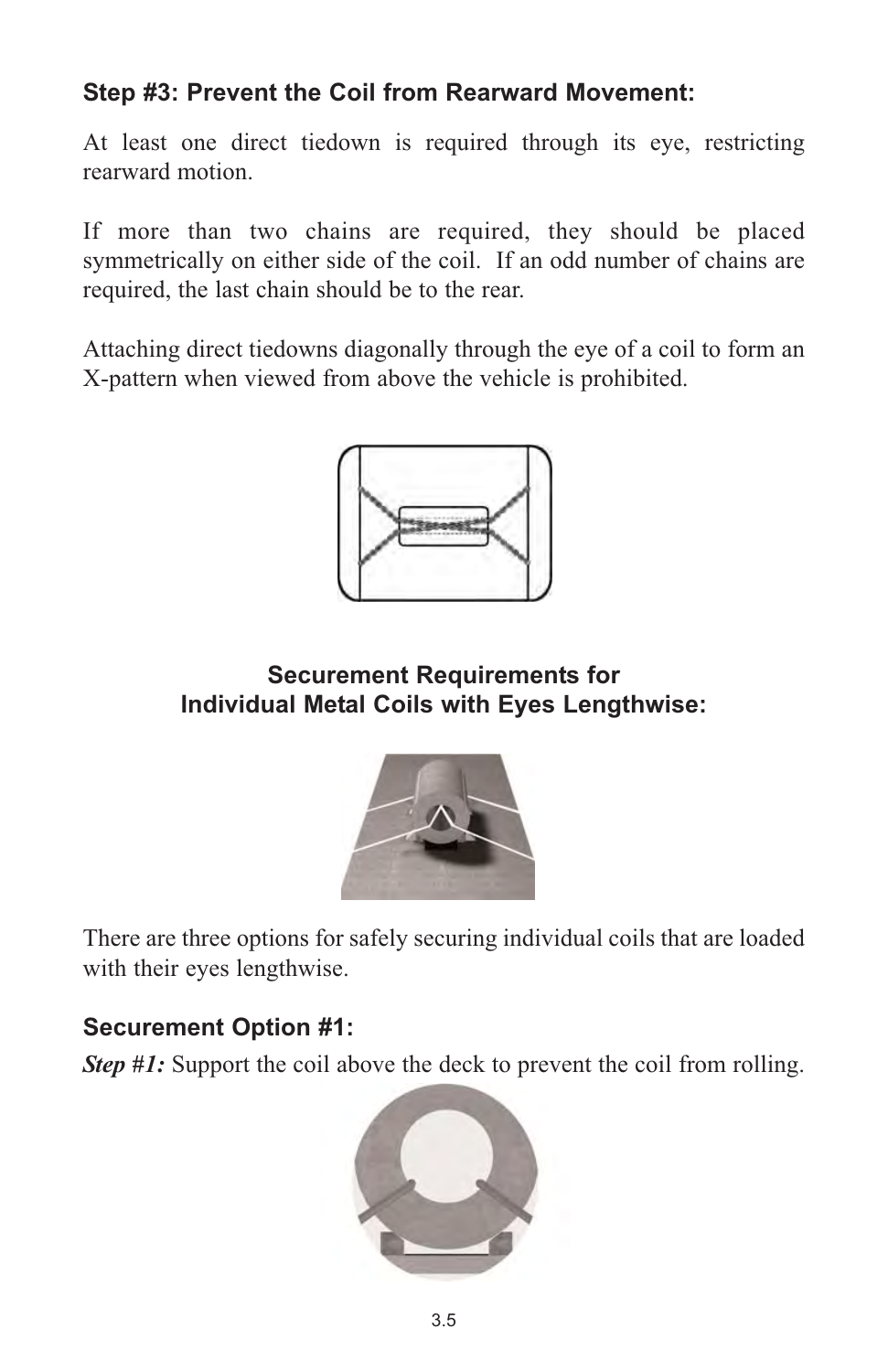**Option #1:**



- *Step #2:* Attach at least one direct tiedown on each diagonal through the eye of the coil making an angle not more than 45 degrees with the floor of the vehicle when viewed from the side.
- *Step #3:* Attach at least one indirect tiedown side-to-side over the top of the coil.
- *Step #4:* Use blocking or friction mats to prevent forward movement.



#### **Securement Option #2:**

Same as Option #1, except the direct tiedowns are straight instead of diagonal.



**Securement Option #3:** 

This option is the same as Option #1 and #2, except the two direct tiedowns are replaced with two indirect tiedowns over the front and rear parts of the coil.



**Option #3**

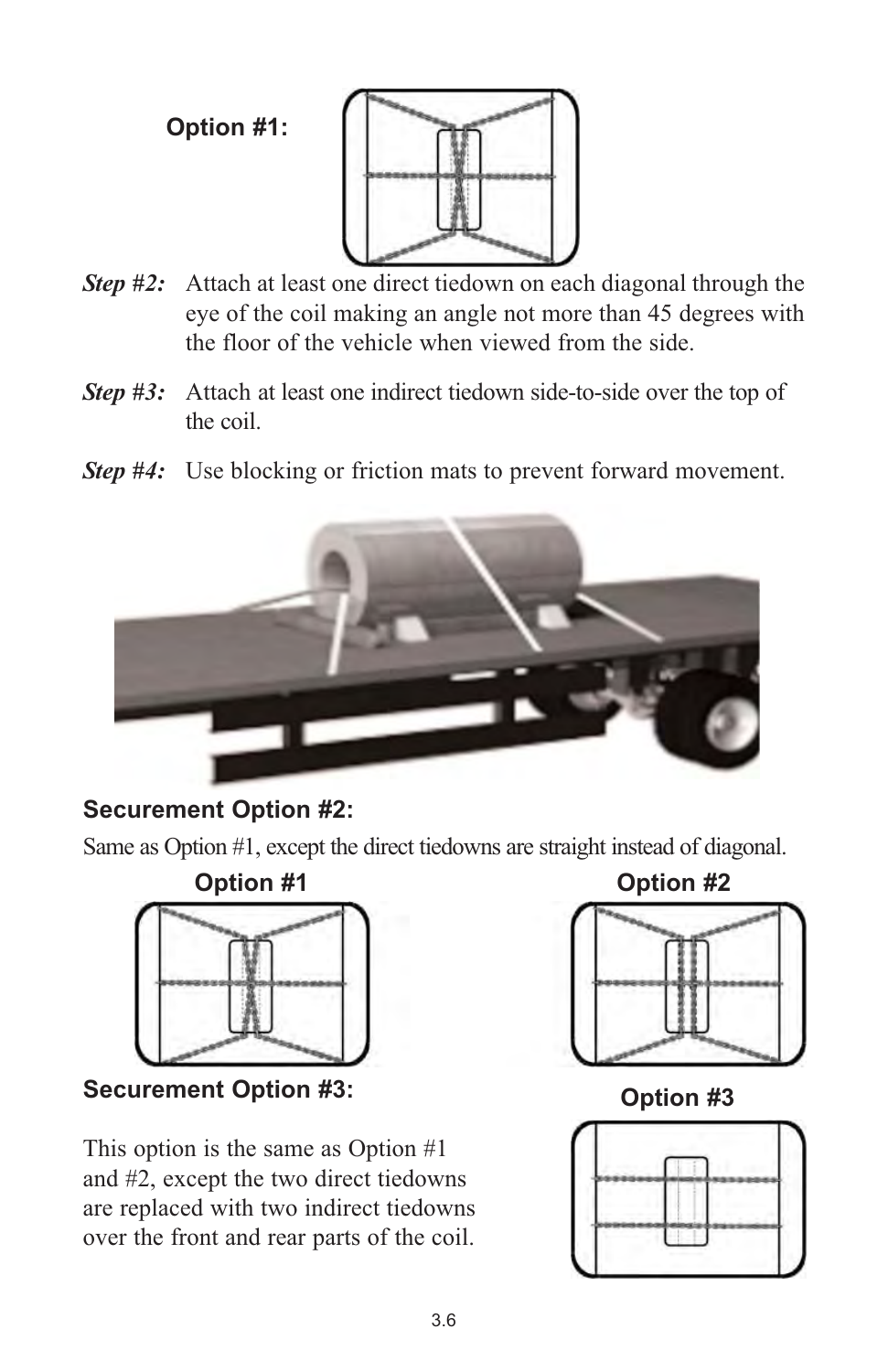#### **Securement Requirements for a Row of Metal Coils with Eyes Lengthwise:**

A row of coils is made up of three or more coils loaded in like mode and in a line. The requirements for securing a row of coils is similar to securing individual coils (Option #3).

**Step #1:** Support the coils above the deck to prevent the coils from rolling. The means to support the coils (for example, timbers, chocks or wedges, a cradle, etc.) must not become unfastened or loose while the vehicle is in transit.



**Step #2:** Attach at least two direct tiedowns over each coil or side-byside row.



**Step #3:** Use blocking or friction mats to prevent front-to-back movement in the forward direction.

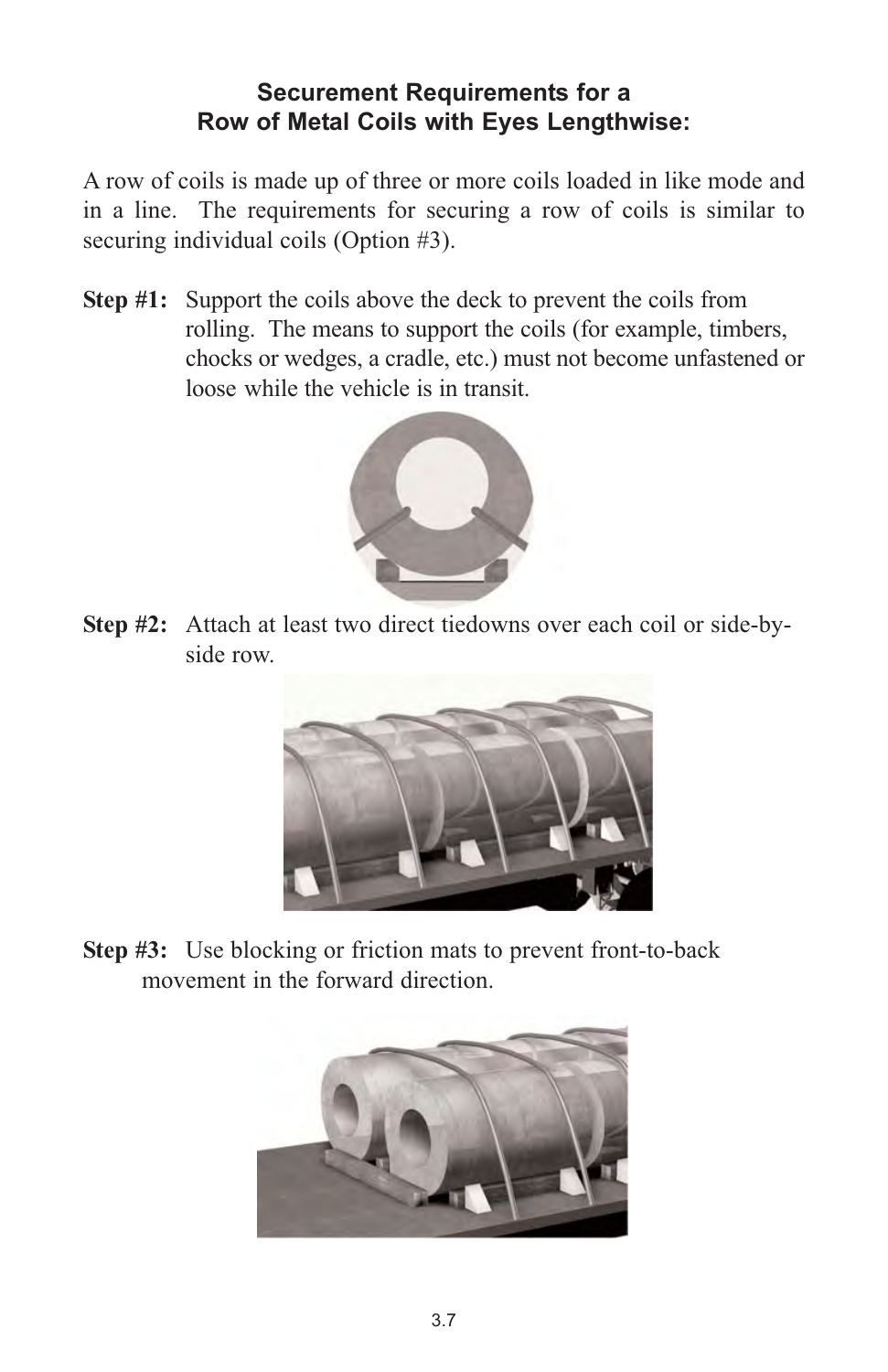#### **Securement Requirements for Metal Coils in** *Sided Vehicles* **or Intermodal Containers without Anchor Points:**



Coils must be prevented from horizontal movement or from tipping, by use of the following:

- $\bullet$  friction mats
- system of blocking and bracing
- $\bullet$  tiedowns and blocking
- tiedowns and bracing

The carrier/driver must ensure that the securement system meets the performance criteria requirements (Section 1).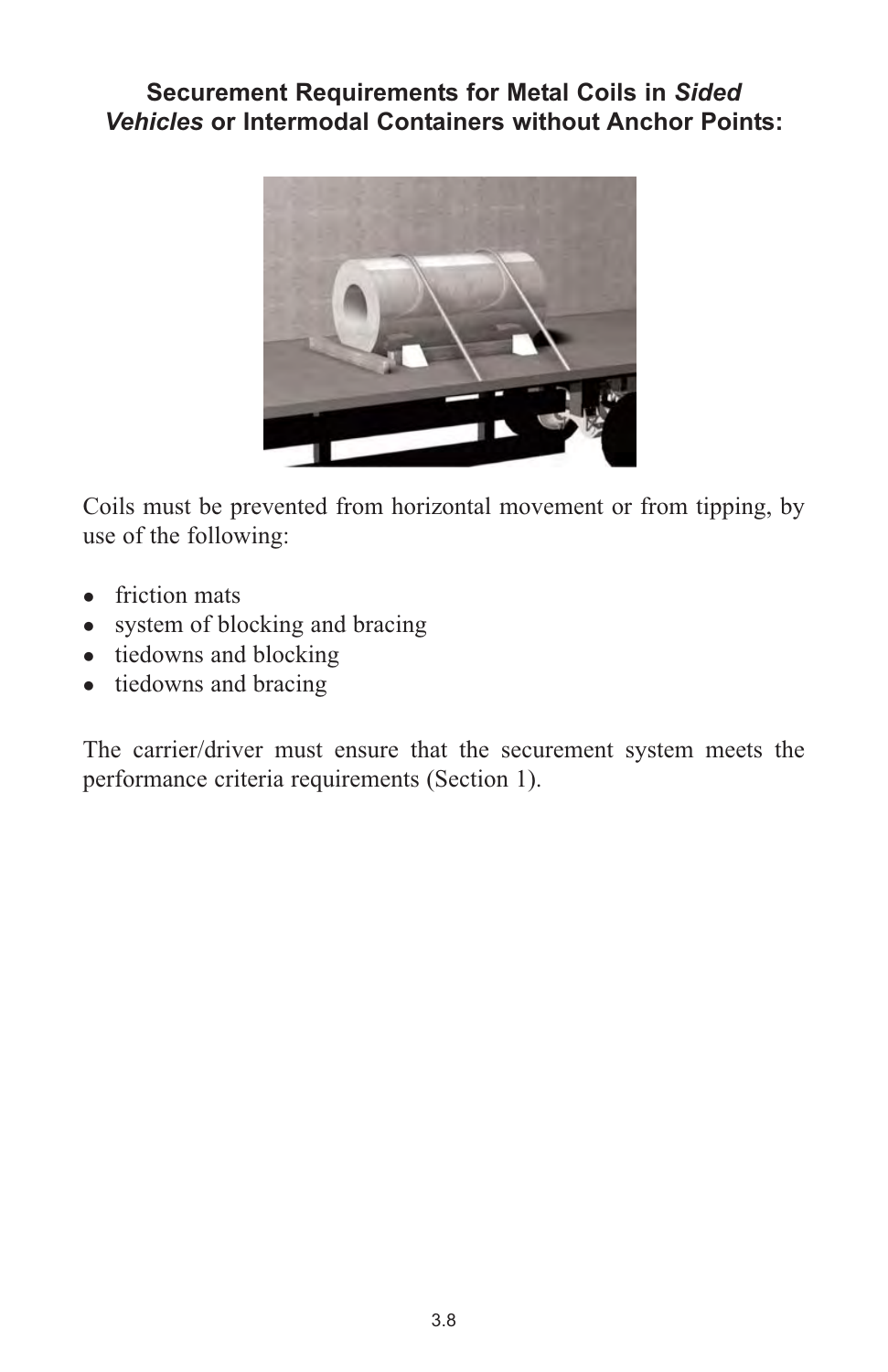## **TEST YOUR KNOWLEDGE OF SECTION 3**

- 1. Transportation of one or more metal coils (individually or bundled together) weighing 5,000 lbs. or more, must comply with which load securement requirement?
- 2. How are tiedowns used to secure coils transported with eyes vertical on a flatbed vehicle, in a sided vehicle or intermodal container with anchor points?
- 3. What structure or device is used to prevent longitudinal movement of the coil in the forward direction?
- 4. Which means of securement is prohibited when transporting coils with the coil eye crosswise on the vehicle?
- 5. The sum of the working load limits (WWL) from all tiedowns must be at least what percentage of the weight of the coils?
- 6. When is use of a friction mat recommended?
- 7. What are the requirements for securing metal coils with eyes lengthwise?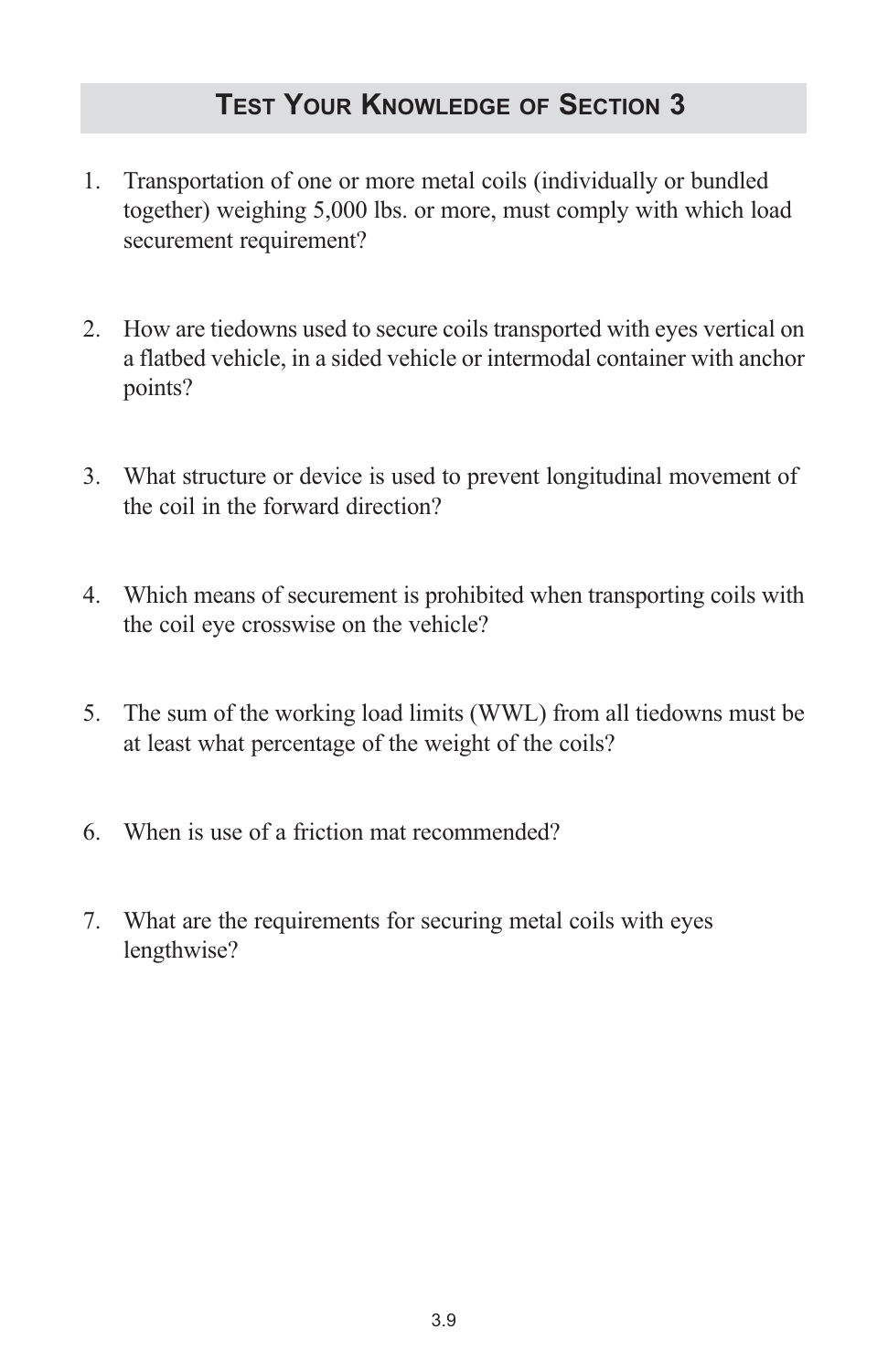## **DEFINITIONS**

**Aggregate working load limit** - The aggregate working load limit is the sum of:

- 1. One-half the working load limit of each tiedown that goes from an anchor point on the vehicle to an anchor point on an article of cargo;
- 2. One-half the working load limit of each tiedown that is attached to an anchor point on the vehicle, passes through, over, or around the article of cargo, and is then attached to an anchor point on the same side of the vehicle;
- 3. The working load limit for each tiedown that goes from an anchor point on the vehicle, through, over, or around the article of cargo, and then attaches to another anchor point on the other side of the vehicle.
- **Anchor point**  Part of the structure, fitting or attachment on a vehicle or article of cargo to which a tiedown is attached.
- **Article of cargo** A unit of cargo, other than a liquid or gaseous cargo, that includes articles grouped together so they can be handled as a single unit or can be grouped together by wrapping, strapping, banding or edge protection device(s).
- **Blocking** A structure, device or another substantial article placed against or around an article of cargo to prevent horizontal movement of the article of cargo.
- **Bracing** A structure, device, or another substantial article placed against an article of cargo to prevent it from tipping, that may also prevent it from shifting.
- **Dunnage** All loose materials used to support and protect cargo.
- **Edge protector** A device placed on the exposed edge of an article to distribute tiedown forces over a larger area of cargo than the tiedown itself, to protect the tie-down and/or cargo from damage, and to allow the tiedown to slide freely when being tensioned.
- **Friction mat** A device placed between the deck of a vehicle and an article of cargo, or between articles of cargo, intended to provide greater friction than exists naturally between these surfaces.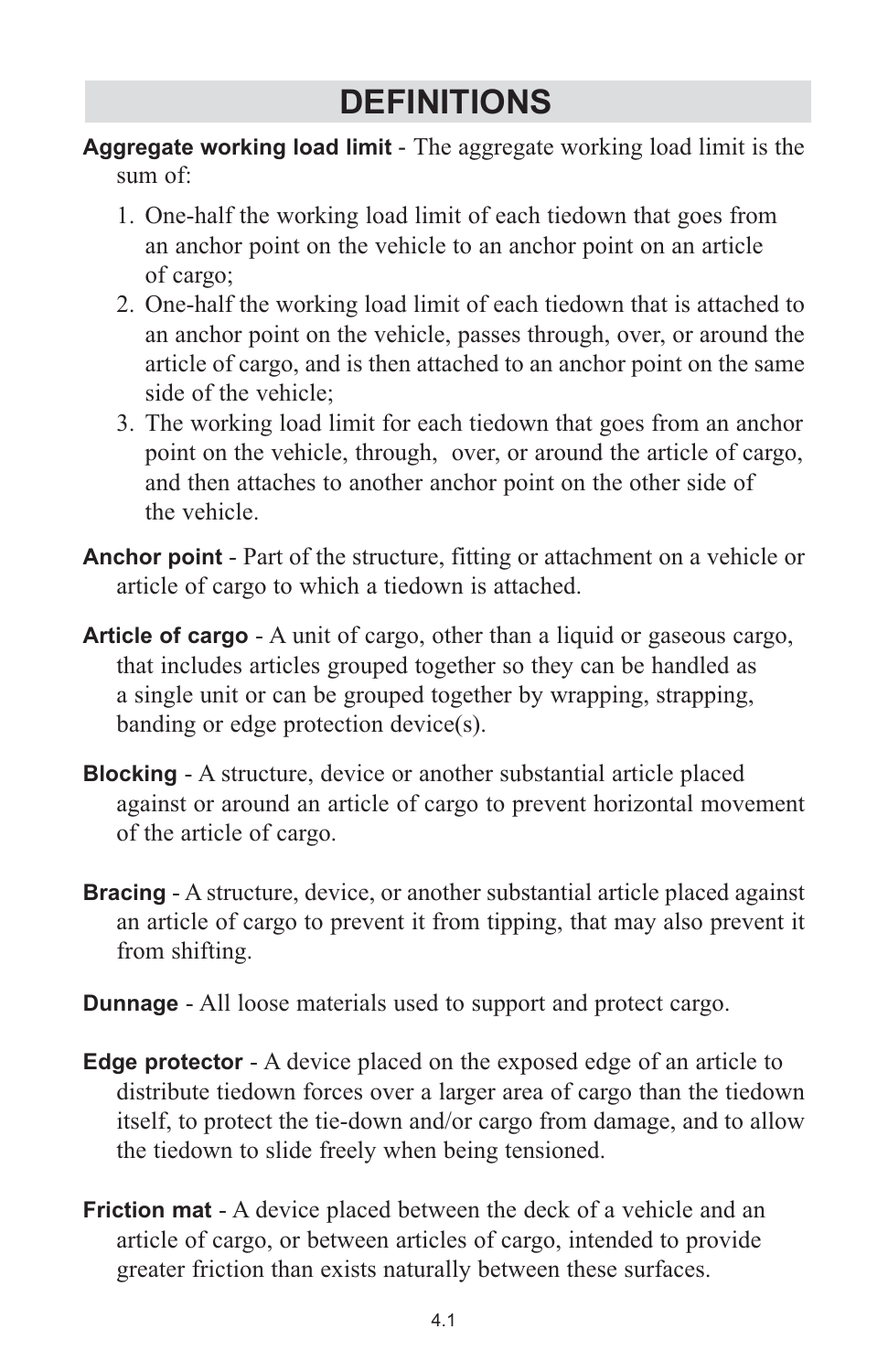- **"g "**  The acceleration due to gravity, 32.2 ft/sec\2\ (9.823 m/sec\2\).
- **Metal Coil**  A product comprised of mixtures, compounds and/or alloys commonly known as metal, metal foil, metal leaf, forged metal, stamped metal, metal wire or metal chain that are generally good conductors of electricity and heat, and that can be melted or fused, hammered into thin sheets, or drawn into wire, that are bulk packaged or packaged from a continuous pull or multiple pulls as a roll, coil, spool, wind or wrap, and where the aggregate weight of the coil is equal to or greater than 5,000 pounds.
- **Sided vehicle** A vehicle whose cargo compartment is enclosed on all four sides by walls of sufficient strength to contain articles of cargo, where the walls may include latched openings for loading and unloading. Includes vans, dump bodies, and a sided internodal container carried by a vehicle.
- **Tiedown** A combination of securing devices which forms an assembly that attaches articles of cargo to, or restrains articles of cargo on, a vehicle or trailer, and is attached to anchor point(s).
- **Tractor-pole trailer** A combination vehicle that carries logs lengthwise so they form the body of the vehicle. The logs are supported by a bunk located on the rear of the tractor, and another bunk on the skeletal trailer. The tractor bunk may rotate about a vertical axis, and the trailer may have a fixed, scoping or cabled reach, or other mechanical freedom, to allow it to turn.
- **Void filler** Material used to fill a space between articles of cargo and the structure of the vehicle, that has sufficient strength to prevent movement of the articles of cargo.
- **Working load limit (WLL)** The maximum load that may be applied to a component of a cargo securement system during normal service, usually assigned by the manufacturer of the component.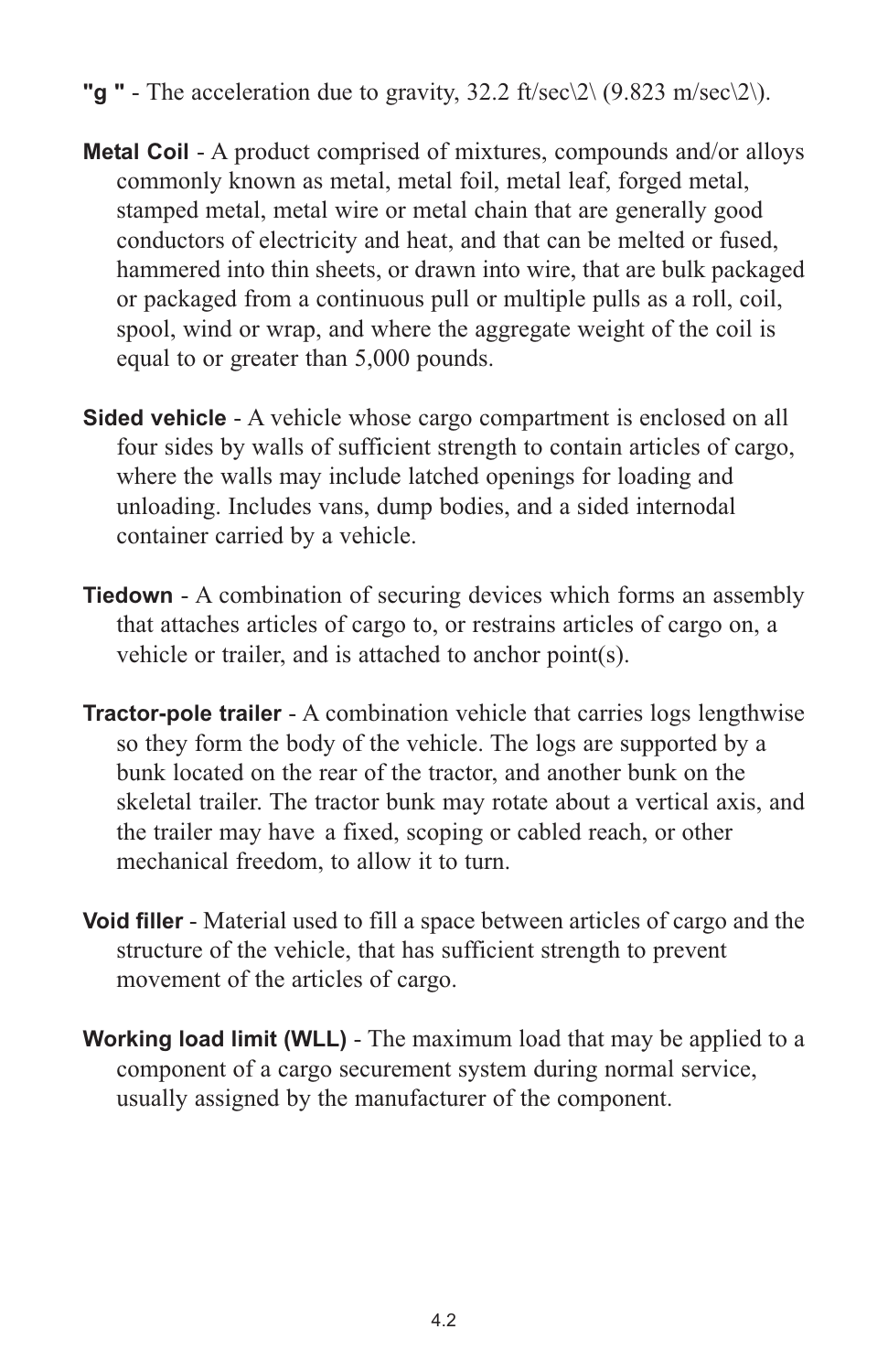## **ACKNOWLEDGMENTS**

The NYS Department of Motor Vehicles wishes to thank the staff of the NYS Department of Transportation and the Canadian Council of Motor Transport Administrators (CCMTA) who contributed their time and expertise to the North American Metal Coil Cargo Securement Program, on which the materials in this manual are based.